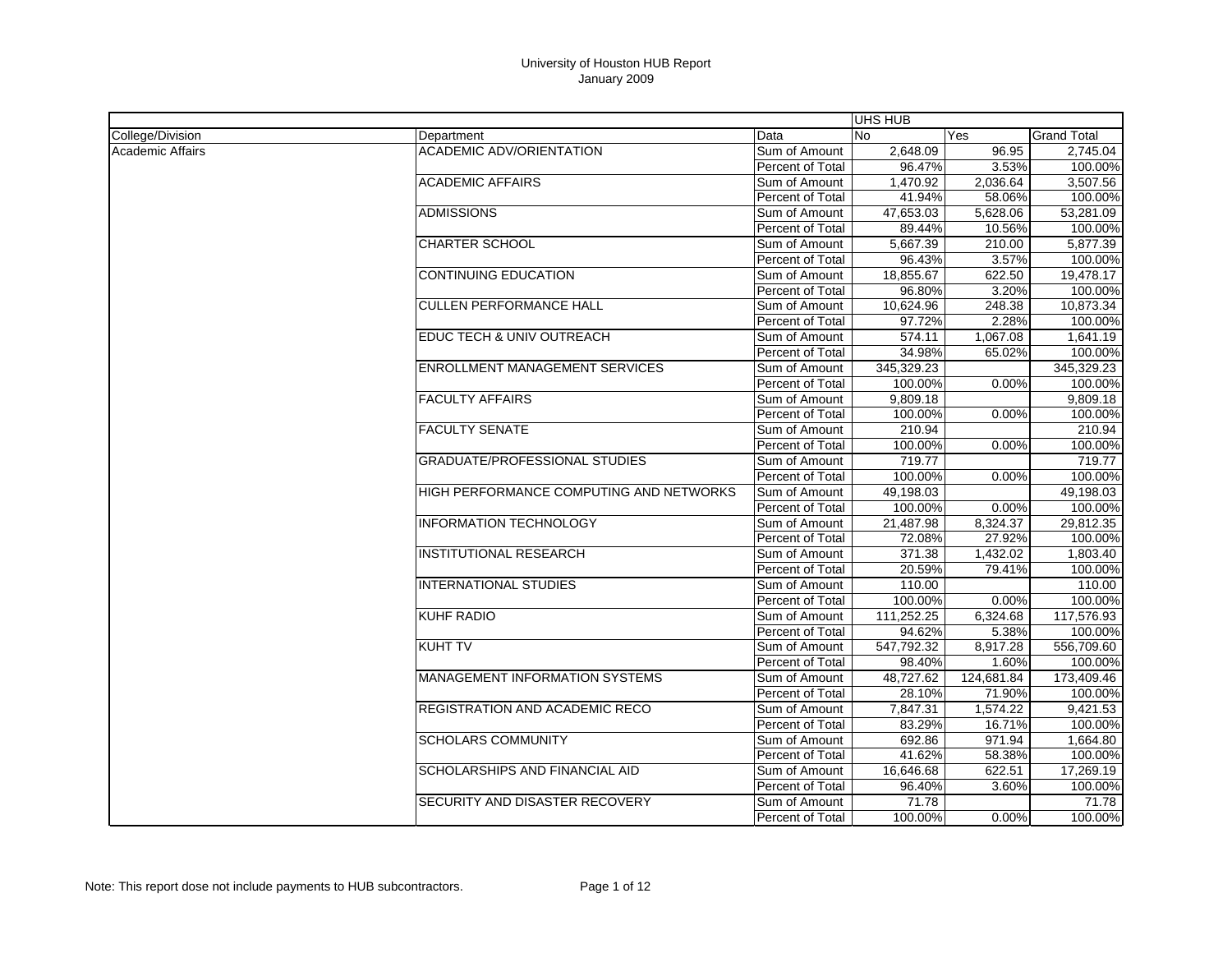|                                   |                                            |                  | UHS HUB       |            |                    |
|-----------------------------------|--------------------------------------------|------------------|---------------|------------|--------------------|
| College/Division                  | Department                                 | Data             | No            | Yes        | <b>Grand Total</b> |
| <b>Academic Affairs</b>           | <b>TECHNOLOGY SUPPORT SERVICES</b>         | Sum of Amount    | 332,426.14    | 60,256.44  | 392,682.58         |
|                                   |                                            | Percent of Total | 84.66%        | 15.34%     | 100.00%            |
|                                   | UH WELCOME CENTER                          | Sum of Amount    | 33,590.82     | 338.63     | 33.929.45          |
|                                   |                                            | Percent of Total | 99.00%        | 1.00%      | 100.00%            |
|                                   | UNDERGRADUATE STUDIES                      | Sum of Amount    | 482.87        |            | 482.87             |
|                                   |                                            | Percent of Total | 100.00%       | 0.00%      | 100.00%            |
| Academic Affairs Sum of Amount    |                                            |                  | 1,614,261.33  | 223,353.54 | 1,837,614.87       |
| Academic Affairs Percent of Total |                                            |                  | 87.85%        | 12.15%     | 100.00%            |
| <b>Administration and Finance</b> | <b>ADMINISTRATION &amp; FINANCE</b>        | Sum of Amount    | 4,725.55      | 96.87      | 4,822.42           |
|                                   |                                            | Percent of Total | 97.99%        | 2.01%      | 100.00%            |
|                                   | <b>AUXILIARY SERVICES</b>                  | Sum of Amount    | 18,764.40     | 1,746.22   | 20,510.62          |
|                                   |                                            | Percent of Total | 91.49%        | 8.51%      | 100.00%            |
|                                   | <b>AVCIAVP-ADMINISTRATION</b>              | Sum of Amount    | 671.84        | 964.00     | 1,635.84           |
|                                   |                                            | Percent of Total | 41.07%        | 58.93%     | 100.00%            |
|                                   | <b>BUDGET</b>                              | Sum of Amount    | 218.44        |            | 218.44             |
|                                   |                                            | Percent of Total | 100.00%       | $0.00\%$   | 100.00%            |
|                                   | ENVIRONMENTAL HEALTH RISK MGMT             | Sum of Amount    | 9,926.68      | 1,614.89   | 11,541.57          |
|                                   |                                            | Percent of Total | 86.01%        | 13.99%     | 100.00%            |
|                                   | <b>FACILITIES &amp; PLANNING</b>           | Sum of Amount    | 10,476,713.18 | 307,781.33 | 10,784,494.51      |
|                                   |                                            | Percent of Total | 97.15%        | 2.85%      | 100.00%            |
|                                   | <b>FINANCE</b>                             | Sum of Amount    | 16,002.40     | 3.839.21   | 19,841.61          |
|                                   |                                            | Percent of Total | 80.65%        | 19.35%     | 100.00%            |
|                                   | <b>FINANCE &amp; OPERATIONS</b>            | Sum of Amount    | 2,099.04      |            | 2,099.04           |
|                                   |                                            | Percent of Total | 100.00%       | 0.00%      | 100.00%            |
|                                   | <b>FINANCIAL REPORTING</b>                 | Sum of Amount    | 835.93        | 22.24      | 858.17             |
|                                   |                                            | Percent of Total | 97.41%        | 2.59%      | 100.00%            |
|                                   | <b>HUMAN RESOURCES</b>                     | Sum of Amount    | 5,659.88      | 467.92     | 6,127.80           |
|                                   |                                            | Percent of Total | 92.36%        | 7.64%      | 100.00%            |
|                                   | <b>INST - ADMINISTRATION &amp; FINANCE</b> | Sum of Amount    | 5,500.00      |            | 5,500.00           |
|                                   |                                            | Percent of Total | 100.00%       | 0.00%      | 100.00%            |
|                                   | <b>INST - BUSINESS SERVICES</b>            | Sum of Amount    | 2.758.76      | 13.865.00  | 16.623.76          |
|                                   |                                            | Percent of Total | 16.60%        | 83.40%     | 100.00%            |
|                                   | ONE CARD PROGRAM                           | Sum of Amount    | 12,013.60     |            | 12,013.60          |
|                                   |                                            | Percent of Total | 100.00%       | 0.00%      | 100.00%            |
|                                   | PARKING & TRANSPORTATION                   | Sum of Amount    | 161,115.76    | 1,683.49   | 162,799.25         |
|                                   |                                            | Percent of Total | 98.97%        | 1.03%      | 100.00%            |
|                                   | PHY PLANT-ADMINISTRATION                   | Sum of Amount    | 98,639.41     | 39,676.29  | 138,315.70         |
|                                   |                                            | Percent of Total | 71.31%        | 28.69%     | 100.00%            |
|                                   | PHY PLANT-AUTOMOTIVE                       | Sum of Amount    | 12.270.84     | 4.067.03   | 16.337.87          |
|                                   |                                            | Percent of Total | 75.11%        | 24.89%     | 100.00%            |
|                                   | PHY PLANT-BLDG MAINT                       | Sum of Amount    | 20,653.04     | 7,684.58   | 28,337.62          |
|                                   |                                            | Percent of Total | 72.88%        | 27.12%     | 100.00%            |
|                                   | PHY PLANT-CUSTODIAL SVCS                   | Sum of Amount    | 11,329.67     | 732.39     | 12,062.06          |
|                                   |                                            | Percent of Total | 93.93%        | 6.07%      | 100.00%            |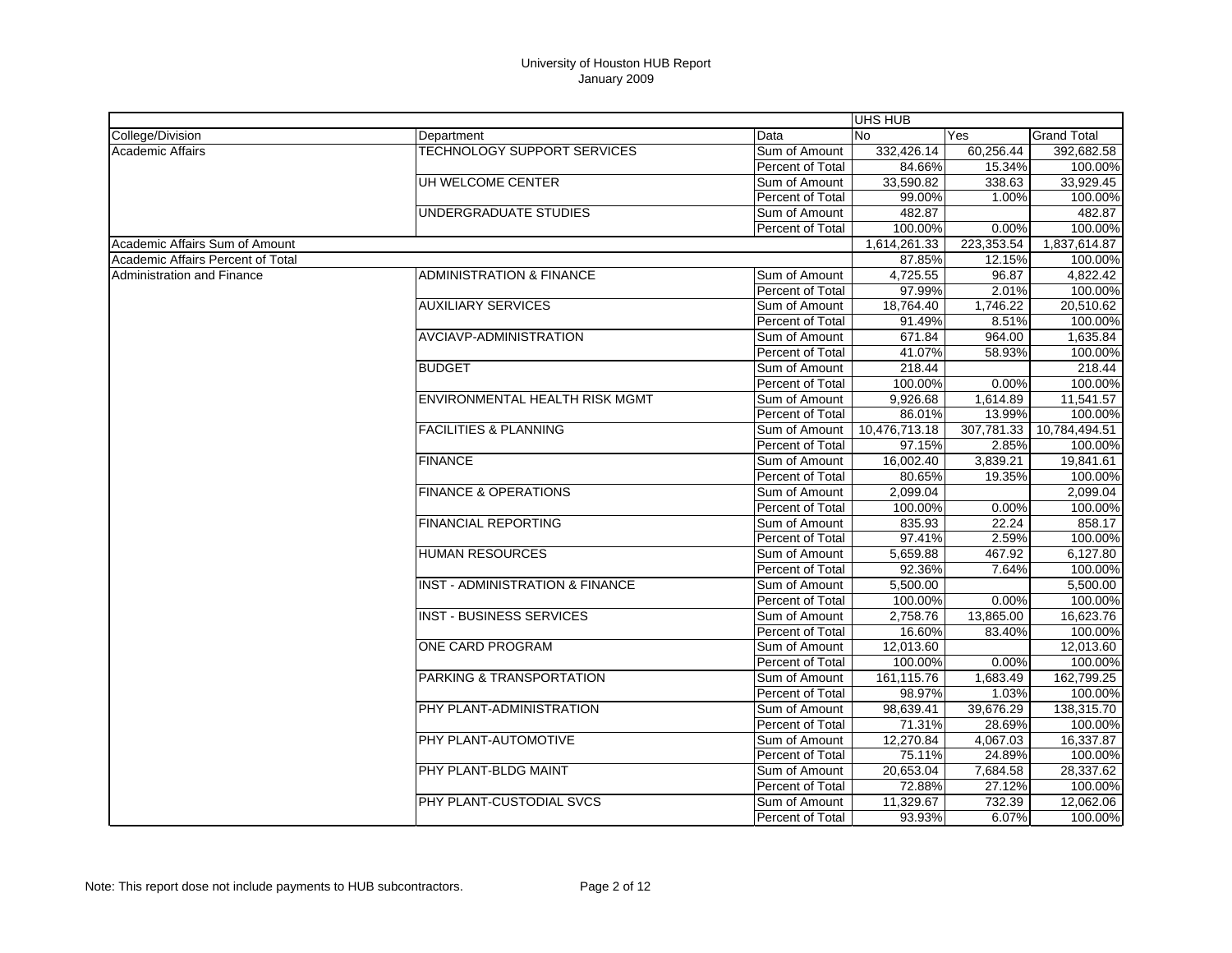|                                             |                                       |                  | UHS HUB    |                       |                    |
|---------------------------------------------|---------------------------------------|------------------|------------|-----------------------|--------------------|
| College/Division                            | Department                            | Data             | <b>No</b>  | Yes                   | <b>Grand Total</b> |
| <b>Administration and Finance</b>           | PHY PLANT-GROUNDS MAINT               | Sum of Amount    | 3,240.52   |                       | 3,240.52           |
|                                             |                                       | Percent of Total | 100.00%    | 0.00%                 | 100.00%            |
|                                             | PHY PLANT-SOLID WASTE                 | Sum of Amount    | 3,316.95   |                       | 3,316.95           |
|                                             |                                       | Percent of Total | 100.00%    | 0.00%                 | 100.00%            |
|                                             | PHY PLANT-UTILITIES                   | Sum of Amount    | 77,361.49  | 4,689.10              | 82,050.59          |
|                                             |                                       | Percent of Total | 94.29%     | 5.71%                 | 100.00%            |
|                                             | <b>POLICE</b>                         | Sum of Amount    | 8,436.62   | $\overline{2,}129.41$ | 10,566.03          |
|                                             |                                       | Percent of Total | 79.85%     | 20.15%                | 100.00%            |
|                                             | <b>POSTAL SERVICES</b>                | Sum of Amount    | 12,626.02  |                       | 12,626.02          |
|                                             |                                       | Percent of Total | 100.00%    | 0.00%                 | 100.00%            |
|                                             | <b>PRINTING</b>                       | Sum of Amount    | 11,558.73  |                       | 11,558.73          |
|                                             |                                       | Percent of Total | 100.00%    | 0.00%                 | 100.00%            |
|                                             | PURCHASED UTILITIES                   | Sum of Amount    | 6,983.00   |                       | 6,983.00           |
|                                             |                                       | Percent of Total | 100.00%    | 0.00%                 | 100.00%            |
|                                             | <b>REAL ESTATE SERVICES</b>           | Sum of Amount    | 8,730.00   |                       | 8,730.00           |
|                                             |                                       | Percent of Total | 100.00%    | 0.00%                 | 100.00%            |
|                                             | STUDENT FINANCIAL SERVICES            | Sum of Amount    | 26,892.79  | 95.20                 | 26,987.99          |
|                                             |                                       | Percent of Total | 99.65%     | 0.35%                 | 100.00%            |
| Administration and Finance Sum of Amount    |                                       | 11,019,044.54    | 391,155.17 | 11,410,199.71         |                    |
| Administration and Finance Percent of Total |                                       |                  | 96.57%     | 3.43%                 | 100.00%            |
| Architecture                                | <b>DEAN, ARCHITECTURE</b>             | Sum of Amount    | 20,556.93  | 12,265.12             | 32,822.05          |
|                                             |                                       | Percent of Total | 62.63%     | 37.37%                | 100.00%            |
| Architecture Sum of Amount                  |                                       |                  | 20,556.93  | 12,265.12             | 32,822.05          |
| Architecture Percent of Total               |                                       |                  | 62.63%     | 37.37%                | 100.00%            |
| Athletics                                   | INST - INTERCOLLEGIATE ATHLETICS      | Sum of Amount    | 61,795.82  |                       | 61,795.82          |
|                                             |                                       | Percent of Total | 100.00%    | 0.00%                 | 100.00%            |
|                                             | <b>INTERCOLLEGIATE ATHLETICS</b>      | Sum of Amount    | 525,659.41 | 36,262.25             | 561,921.66         |
|                                             |                                       | Percent of Total | 93.55%     | 6.45%                 | 100.00%            |
| Athletics Sum of Amount                     |                                       |                  | 587.455.23 | 36.262.25             | 623,717.48         |
| <b>Athletics Percent of Total</b>           |                                       |                  | 94.19%     | 5.81%                 | 100.00%            |
| <b>Business Administration</b>              | <b>ACCOUNTANCY AND TAXATION</b>       | Sum of Amount    | 7,124.02   | 1,449.61              | 8,573.63           |
|                                             |                                       | Percent of Total | 83.09%     | 16.91%                | 100.00%            |
|                                             | <b>BAUER CAREER SERVICES CTR</b>      | Sum of Amount    | 5,243.93   | 626.89                | 5,870.82           |
|                                             |                                       | Percent of Total | 89.32%     | 10.68%                | 100.00%            |
|                                             | <b>BAUER COMMUNICATIONS</b>           | Sum of Amount    | 52.70      |                       | 52.70              |
|                                             |                                       | Percent of Total | 100.00%    | 0.00%                 | 100.00%            |
|                                             | CTR FOR ENTREPRENEURSHIP & INN        | Sum of Amount    | 3,675.52   | 868.24                | 4,543.76           |
|                                             |                                       | Percent of Total | 80.89%     | 19.11%                | 100.00%            |
|                                             | <b>DEAN, BUSINESS ADMINISTRATION</b>  | Sum of Amount    | 73,871.81  | 5,795.28              | 79,667.09          |
|                                             |                                       | Percent of Total | 92.73%     | 7.27%                 | 100.00%            |
|                                             | <b>DECISION AND INFORMATION SCIEN</b> | Sum of Amount    | 4,076.95   | 1,999.45              | 6,076.40           |
|                                             |                                       | Percent of Total | 67.09%     | 32.91%                | 100.00%            |
|                                             | <b>EXECUTIVE DEGREE PROGRAMS</b>      | Sum of Amount    | 25,257.68  | 6,362.98              | 31,620.66          |
|                                             |                                       | Percent of Total | 79.88%     | 20.12%                | 100.00%            |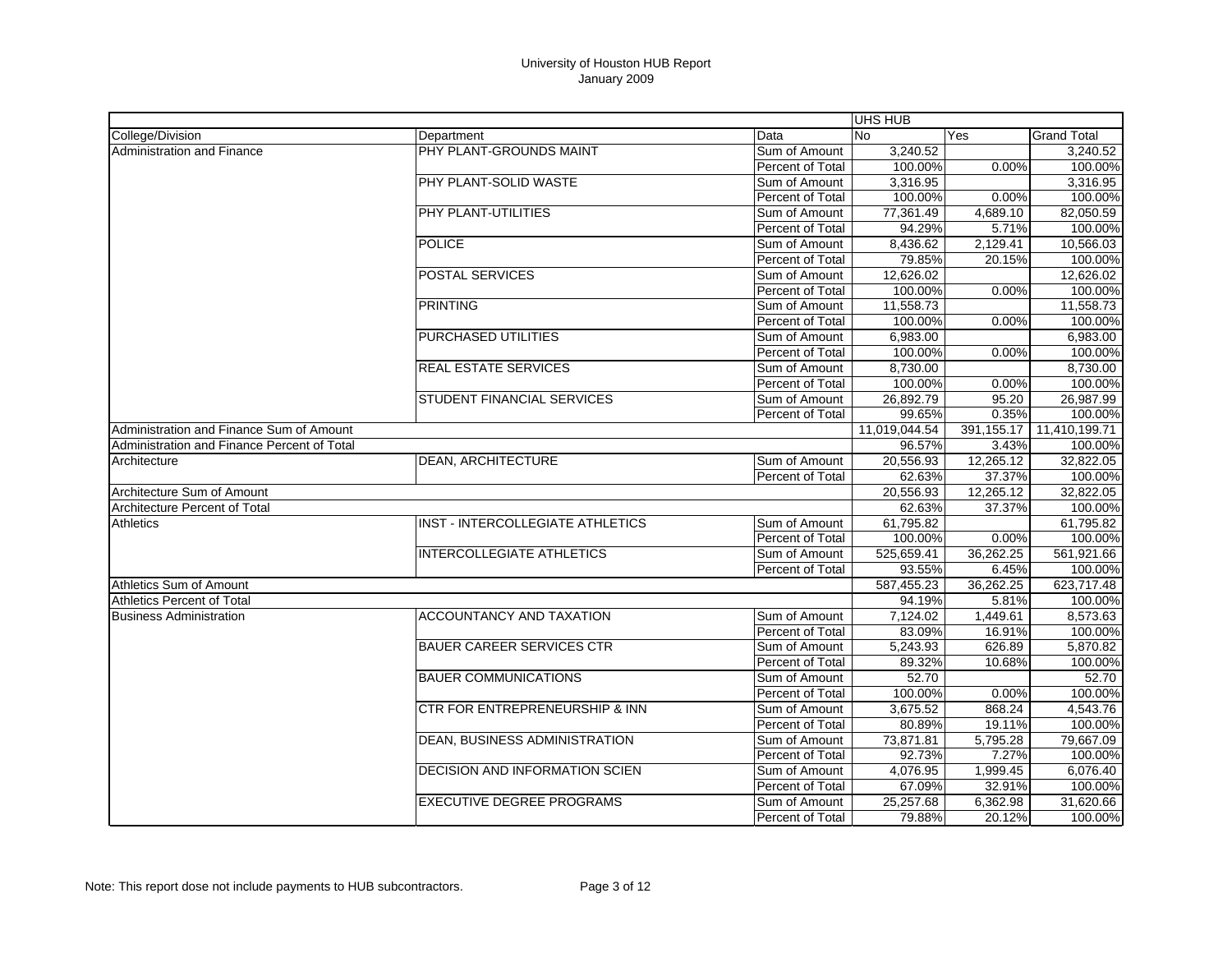| <b>No</b><br><b>Grand Total</b><br>Department<br>Data<br>Yes<br><b>FINANCE-BUS ADMIN</b><br>532.91<br>Sum of Amount<br>899.61<br>1,432.52<br>37.20%<br>Percent of Total<br>62.80%<br>100.00%<br><b>MANAGEMENT</b><br>2,017.50<br>65.95<br>2.083.45<br>Sum of Amount<br>96.83%<br>3.17%<br>100.00%<br>Percent of Total<br><b>MARKETING-BUS ADMIN</b><br>2.198.18<br>3.060.83<br>Sum of Amount<br>862.65<br>28.18%<br>71.82%<br>100.00%<br>Percent of Total<br><b>MBA STUDENT SERVICES CENTER</b><br>4,502.67<br>Sum of Amount<br>3,046.00<br>1,456.67<br>100.00%<br>Percent of Total<br>67.65%<br>32.35%<br><b>RESEARCH AND INSTR COMPUTING S</b><br>6,568.41<br>9,892.63<br>Sum of Amount<br>3,324.22<br>33.60%<br>100.00%<br>Percent of Total<br>66.40%<br><b>SALES EXCELLENCE INSTITUTE</b><br>6,688.01<br>Sum of Amount<br>6,685.15<br>2.86<br>99.96%<br>0.04%<br>100.00%<br>Percent of Total<br><b>SMALL BUSINESS DEV CENTER</b><br>28,954.83<br>1,690.36<br>30,645.19<br>Sum of Amount<br>Percent of Total<br>94.48%<br>5.52%<br>100.00%<br>UNDERGRAD BUSINESS PROG<br>540.10<br>2,086.16<br>Sum of Amount<br>1,546.06<br>100.00%<br>74.11%<br>25.89%<br>Percent of Total<br>Business Administration Sum of Amount<br>166,271.93<br>30,524.59<br>196,796.52<br><b>Business Administration Percent of Total</b><br>84.49%<br>15.51%<br>100.00%<br>AFFIRMATIVE ACTION<br>Sum of Amount<br>252.76<br>252.76<br>Percent of Total<br>0.00%<br>100.00%<br>100.00%<br><b>PRESIDENT</b><br>954.97<br>3.824.42<br>Sum of Amount<br>2.869.45<br>24.97%<br><b>Percent of Total</b><br>75.03%<br>100.00%<br>Chancellor/President Sum of Amount<br>2,869.45<br>1,207.73<br>4,077.18<br>100.00%<br>70.38%<br>29.62%<br>6,254.86<br>CENTER FOR INFO TECH IN EDUCATION<br>Sum of Amount<br>5,879.86<br>375.00<br>94.00%<br>6.00%<br>100.00%<br>Percent of Total<br>CONSISTENCY MGMT & COOP DISCIP<br>19,292.03<br>Sum of Amount<br>14,857.62<br>4,434.41<br>100.00%<br>Percent of Total<br>77.01%<br>22.99%<br><b>CURRICULUM AND INSTRUCTION</b><br>27,273.37<br>1,557.56<br>28,830.93<br>Sum of Amount<br>Percent of Total<br>5.40%<br>100.00%<br>94.60%<br><b>DEAN, EDUCATION</b><br>7,750.22<br>2,550.84<br>10,301.06<br>Sum of Amount<br>75.24%<br>24.76%<br>100.00%<br>Percent of Total<br>EDU. LEADERSHIP & CULTURAL STU<br>84,316.49<br>84,286.80<br>29.69<br>Sum of Amount<br>0.04%<br>100.00%<br>Percent of Total<br>99.96%<br>EDUCATIONAL PSYCHOLOGY<br>1,782.90<br>2,113.78<br>3,896.68<br>Sum of Amount<br>45.75%<br>54.25%<br>100.00%<br>Percent of Total<br><b>HEALTH AND HUMAN PERFORMANCE</b><br>41.082.36<br>2.868.00<br>43.950.36<br>Sum of Amount<br>100.00%<br>Percent of Total<br>93.47%<br>6.53%<br>HUMAN DEVELOPMENT LAB<br>1,239.87<br>31.99<br>1,271.86<br>Sum of Amount<br>2.52%<br>Percent of Total<br>97.48%<br>100.00%<br>INSTITUTE FOR URBAN EDUCATION<br>766.15<br>1.827.71<br>Sum of Amount<br>1,061.56<br>58.08%<br>41.92%<br>100.00%<br>Percent of Total |                                              |  | UHS HUB |  |
|---------------------------------------------------------------------------------------------------------------------------------------------------------------------------------------------------------------------------------------------------------------------------------------------------------------------------------------------------------------------------------------------------------------------------------------------------------------------------------------------------------------------------------------------------------------------------------------------------------------------------------------------------------------------------------------------------------------------------------------------------------------------------------------------------------------------------------------------------------------------------------------------------------------------------------------------------------------------------------------------------------------------------------------------------------------------------------------------------------------------------------------------------------------------------------------------------------------------------------------------------------------------------------------------------------------------------------------------------------------------------------------------------------------------------------------------------------------------------------------------------------------------------------------------------------------------------------------------------------------------------------------------------------------------------------------------------------------------------------------------------------------------------------------------------------------------------------------------------------------------------------------------------------------------------------------------------------------------------------------------------------------------------------------------------------------------------------------------------------------------------------------------------------------------------------------------------------------------------------------------------------------------------------------------------------------------------------------------------------------------------------------------------------------------------------------------------------------------------------------------------------------------------------------------------------------------------------------------------------------------------------------------------------------------------------------------------------------------------------------------------------------------------------------------------------------------------------------------------------------------------------------------------------------------------------------------------------------------------------|----------------------------------------------|--|---------|--|
|                                                                                                                                                                                                                                                                                                                                                                                                                                                                                                                                                                                                                                                                                                                                                                                                                                                                                                                                                                                                                                                                                                                                                                                                                                                                                                                                                                                                                                                                                                                                                                                                                                                                                                                                                                                                                                                                                                                                                                                                                                                                                                                                                                                                                                                                                                                                                                                                                                                                                                                                                                                                                                                                                                                                                                                                                                                                                                                                                                                 | College/Division                             |  |         |  |
|                                                                                                                                                                                                                                                                                                                                                                                                                                                                                                                                                                                                                                                                                                                                                                                                                                                                                                                                                                                                                                                                                                                                                                                                                                                                                                                                                                                                                                                                                                                                                                                                                                                                                                                                                                                                                                                                                                                                                                                                                                                                                                                                                                                                                                                                                                                                                                                                                                                                                                                                                                                                                                                                                                                                                                                                                                                                                                                                                                                 | <b>Business Administration</b>               |  |         |  |
|                                                                                                                                                                                                                                                                                                                                                                                                                                                                                                                                                                                                                                                                                                                                                                                                                                                                                                                                                                                                                                                                                                                                                                                                                                                                                                                                                                                                                                                                                                                                                                                                                                                                                                                                                                                                                                                                                                                                                                                                                                                                                                                                                                                                                                                                                                                                                                                                                                                                                                                                                                                                                                                                                                                                                                                                                                                                                                                                                                                 |                                              |  |         |  |
|                                                                                                                                                                                                                                                                                                                                                                                                                                                                                                                                                                                                                                                                                                                                                                                                                                                                                                                                                                                                                                                                                                                                                                                                                                                                                                                                                                                                                                                                                                                                                                                                                                                                                                                                                                                                                                                                                                                                                                                                                                                                                                                                                                                                                                                                                                                                                                                                                                                                                                                                                                                                                                                                                                                                                                                                                                                                                                                                                                                 |                                              |  |         |  |
|                                                                                                                                                                                                                                                                                                                                                                                                                                                                                                                                                                                                                                                                                                                                                                                                                                                                                                                                                                                                                                                                                                                                                                                                                                                                                                                                                                                                                                                                                                                                                                                                                                                                                                                                                                                                                                                                                                                                                                                                                                                                                                                                                                                                                                                                                                                                                                                                                                                                                                                                                                                                                                                                                                                                                                                                                                                                                                                                                                                 |                                              |  |         |  |
|                                                                                                                                                                                                                                                                                                                                                                                                                                                                                                                                                                                                                                                                                                                                                                                                                                                                                                                                                                                                                                                                                                                                                                                                                                                                                                                                                                                                                                                                                                                                                                                                                                                                                                                                                                                                                                                                                                                                                                                                                                                                                                                                                                                                                                                                                                                                                                                                                                                                                                                                                                                                                                                                                                                                                                                                                                                                                                                                                                                 |                                              |  |         |  |
|                                                                                                                                                                                                                                                                                                                                                                                                                                                                                                                                                                                                                                                                                                                                                                                                                                                                                                                                                                                                                                                                                                                                                                                                                                                                                                                                                                                                                                                                                                                                                                                                                                                                                                                                                                                                                                                                                                                                                                                                                                                                                                                                                                                                                                                                                                                                                                                                                                                                                                                                                                                                                                                                                                                                                                                                                                                                                                                                                                                 |                                              |  |         |  |
|                                                                                                                                                                                                                                                                                                                                                                                                                                                                                                                                                                                                                                                                                                                                                                                                                                                                                                                                                                                                                                                                                                                                                                                                                                                                                                                                                                                                                                                                                                                                                                                                                                                                                                                                                                                                                                                                                                                                                                                                                                                                                                                                                                                                                                                                                                                                                                                                                                                                                                                                                                                                                                                                                                                                                                                                                                                                                                                                                                                 |                                              |  |         |  |
|                                                                                                                                                                                                                                                                                                                                                                                                                                                                                                                                                                                                                                                                                                                                                                                                                                                                                                                                                                                                                                                                                                                                                                                                                                                                                                                                                                                                                                                                                                                                                                                                                                                                                                                                                                                                                                                                                                                                                                                                                                                                                                                                                                                                                                                                                                                                                                                                                                                                                                                                                                                                                                                                                                                                                                                                                                                                                                                                                                                 |                                              |  |         |  |
|                                                                                                                                                                                                                                                                                                                                                                                                                                                                                                                                                                                                                                                                                                                                                                                                                                                                                                                                                                                                                                                                                                                                                                                                                                                                                                                                                                                                                                                                                                                                                                                                                                                                                                                                                                                                                                                                                                                                                                                                                                                                                                                                                                                                                                                                                                                                                                                                                                                                                                                                                                                                                                                                                                                                                                                                                                                                                                                                                                                 |                                              |  |         |  |
|                                                                                                                                                                                                                                                                                                                                                                                                                                                                                                                                                                                                                                                                                                                                                                                                                                                                                                                                                                                                                                                                                                                                                                                                                                                                                                                                                                                                                                                                                                                                                                                                                                                                                                                                                                                                                                                                                                                                                                                                                                                                                                                                                                                                                                                                                                                                                                                                                                                                                                                                                                                                                                                                                                                                                                                                                                                                                                                                                                                 |                                              |  |         |  |
|                                                                                                                                                                                                                                                                                                                                                                                                                                                                                                                                                                                                                                                                                                                                                                                                                                                                                                                                                                                                                                                                                                                                                                                                                                                                                                                                                                                                                                                                                                                                                                                                                                                                                                                                                                                                                                                                                                                                                                                                                                                                                                                                                                                                                                                                                                                                                                                                                                                                                                                                                                                                                                                                                                                                                                                                                                                                                                                                                                                 |                                              |  |         |  |
|                                                                                                                                                                                                                                                                                                                                                                                                                                                                                                                                                                                                                                                                                                                                                                                                                                                                                                                                                                                                                                                                                                                                                                                                                                                                                                                                                                                                                                                                                                                                                                                                                                                                                                                                                                                                                                                                                                                                                                                                                                                                                                                                                                                                                                                                                                                                                                                                                                                                                                                                                                                                                                                                                                                                                                                                                                                                                                                                                                                 |                                              |  |         |  |
|                                                                                                                                                                                                                                                                                                                                                                                                                                                                                                                                                                                                                                                                                                                                                                                                                                                                                                                                                                                                                                                                                                                                                                                                                                                                                                                                                                                                                                                                                                                                                                                                                                                                                                                                                                                                                                                                                                                                                                                                                                                                                                                                                                                                                                                                                                                                                                                                                                                                                                                                                                                                                                                                                                                                                                                                                                                                                                                                                                                 |                                              |  |         |  |
|                                                                                                                                                                                                                                                                                                                                                                                                                                                                                                                                                                                                                                                                                                                                                                                                                                                                                                                                                                                                                                                                                                                                                                                                                                                                                                                                                                                                                                                                                                                                                                                                                                                                                                                                                                                                                                                                                                                                                                                                                                                                                                                                                                                                                                                                                                                                                                                                                                                                                                                                                                                                                                                                                                                                                                                                                                                                                                                                                                                 |                                              |  |         |  |
|                                                                                                                                                                                                                                                                                                                                                                                                                                                                                                                                                                                                                                                                                                                                                                                                                                                                                                                                                                                                                                                                                                                                                                                                                                                                                                                                                                                                                                                                                                                                                                                                                                                                                                                                                                                                                                                                                                                                                                                                                                                                                                                                                                                                                                                                                                                                                                                                                                                                                                                                                                                                                                                                                                                                                                                                                                                                                                                                                                                 |                                              |  |         |  |
|                                                                                                                                                                                                                                                                                                                                                                                                                                                                                                                                                                                                                                                                                                                                                                                                                                                                                                                                                                                                                                                                                                                                                                                                                                                                                                                                                                                                                                                                                                                                                                                                                                                                                                                                                                                                                                                                                                                                                                                                                                                                                                                                                                                                                                                                                                                                                                                                                                                                                                                                                                                                                                                                                                                                                                                                                                                                                                                                                                                 |                                              |  |         |  |
|                                                                                                                                                                                                                                                                                                                                                                                                                                                                                                                                                                                                                                                                                                                                                                                                                                                                                                                                                                                                                                                                                                                                                                                                                                                                                                                                                                                                                                                                                                                                                                                                                                                                                                                                                                                                                                                                                                                                                                                                                                                                                                                                                                                                                                                                                                                                                                                                                                                                                                                                                                                                                                                                                                                                                                                                                                                                                                                                                                                 |                                              |  |         |  |
|                                                                                                                                                                                                                                                                                                                                                                                                                                                                                                                                                                                                                                                                                                                                                                                                                                                                                                                                                                                                                                                                                                                                                                                                                                                                                                                                                                                                                                                                                                                                                                                                                                                                                                                                                                                                                                                                                                                                                                                                                                                                                                                                                                                                                                                                                                                                                                                                                                                                                                                                                                                                                                                                                                                                                                                                                                                                                                                                                                                 |                                              |  |         |  |
|                                                                                                                                                                                                                                                                                                                                                                                                                                                                                                                                                                                                                                                                                                                                                                                                                                                                                                                                                                                                                                                                                                                                                                                                                                                                                                                                                                                                                                                                                                                                                                                                                                                                                                                                                                                                                                                                                                                                                                                                                                                                                                                                                                                                                                                                                                                                                                                                                                                                                                                                                                                                                                                                                                                                                                                                                                                                                                                                                                                 | Chancellor/President                         |  |         |  |
|                                                                                                                                                                                                                                                                                                                                                                                                                                                                                                                                                                                                                                                                                                                                                                                                                                                                                                                                                                                                                                                                                                                                                                                                                                                                                                                                                                                                                                                                                                                                                                                                                                                                                                                                                                                                                                                                                                                                                                                                                                                                                                                                                                                                                                                                                                                                                                                                                                                                                                                                                                                                                                                                                                                                                                                                                                                                                                                                                                                 |                                              |  |         |  |
|                                                                                                                                                                                                                                                                                                                                                                                                                                                                                                                                                                                                                                                                                                                                                                                                                                                                                                                                                                                                                                                                                                                                                                                                                                                                                                                                                                                                                                                                                                                                                                                                                                                                                                                                                                                                                                                                                                                                                                                                                                                                                                                                                                                                                                                                                                                                                                                                                                                                                                                                                                                                                                                                                                                                                                                                                                                                                                                                                                                 |                                              |  |         |  |
|                                                                                                                                                                                                                                                                                                                                                                                                                                                                                                                                                                                                                                                                                                                                                                                                                                                                                                                                                                                                                                                                                                                                                                                                                                                                                                                                                                                                                                                                                                                                                                                                                                                                                                                                                                                                                                                                                                                                                                                                                                                                                                                                                                                                                                                                                                                                                                                                                                                                                                                                                                                                                                                                                                                                                                                                                                                                                                                                                                                 |                                              |  |         |  |
|                                                                                                                                                                                                                                                                                                                                                                                                                                                                                                                                                                                                                                                                                                                                                                                                                                                                                                                                                                                                                                                                                                                                                                                                                                                                                                                                                                                                                                                                                                                                                                                                                                                                                                                                                                                                                                                                                                                                                                                                                                                                                                                                                                                                                                                                                                                                                                                                                                                                                                                                                                                                                                                                                                                                                                                                                                                                                                                                                                                 |                                              |  |         |  |
|                                                                                                                                                                                                                                                                                                                                                                                                                                                                                                                                                                                                                                                                                                                                                                                                                                                                                                                                                                                                                                                                                                                                                                                                                                                                                                                                                                                                                                                                                                                                                                                                                                                                                                                                                                                                                                                                                                                                                                                                                                                                                                                                                                                                                                                                                                                                                                                                                                                                                                                                                                                                                                                                                                                                                                                                                                                                                                                                                                                 | <b>Chancellor/President Percent of Total</b> |  |         |  |
|                                                                                                                                                                                                                                                                                                                                                                                                                                                                                                                                                                                                                                                                                                                                                                                                                                                                                                                                                                                                                                                                                                                                                                                                                                                                                                                                                                                                                                                                                                                                                                                                                                                                                                                                                                                                                                                                                                                                                                                                                                                                                                                                                                                                                                                                                                                                                                                                                                                                                                                                                                                                                                                                                                                                                                                                                                                                                                                                                                                 | Education                                    |  |         |  |
|                                                                                                                                                                                                                                                                                                                                                                                                                                                                                                                                                                                                                                                                                                                                                                                                                                                                                                                                                                                                                                                                                                                                                                                                                                                                                                                                                                                                                                                                                                                                                                                                                                                                                                                                                                                                                                                                                                                                                                                                                                                                                                                                                                                                                                                                                                                                                                                                                                                                                                                                                                                                                                                                                                                                                                                                                                                                                                                                                                                 |                                              |  |         |  |
|                                                                                                                                                                                                                                                                                                                                                                                                                                                                                                                                                                                                                                                                                                                                                                                                                                                                                                                                                                                                                                                                                                                                                                                                                                                                                                                                                                                                                                                                                                                                                                                                                                                                                                                                                                                                                                                                                                                                                                                                                                                                                                                                                                                                                                                                                                                                                                                                                                                                                                                                                                                                                                                                                                                                                                                                                                                                                                                                                                                 |                                              |  |         |  |
|                                                                                                                                                                                                                                                                                                                                                                                                                                                                                                                                                                                                                                                                                                                                                                                                                                                                                                                                                                                                                                                                                                                                                                                                                                                                                                                                                                                                                                                                                                                                                                                                                                                                                                                                                                                                                                                                                                                                                                                                                                                                                                                                                                                                                                                                                                                                                                                                                                                                                                                                                                                                                                                                                                                                                                                                                                                                                                                                                                                 |                                              |  |         |  |
|                                                                                                                                                                                                                                                                                                                                                                                                                                                                                                                                                                                                                                                                                                                                                                                                                                                                                                                                                                                                                                                                                                                                                                                                                                                                                                                                                                                                                                                                                                                                                                                                                                                                                                                                                                                                                                                                                                                                                                                                                                                                                                                                                                                                                                                                                                                                                                                                                                                                                                                                                                                                                                                                                                                                                                                                                                                                                                                                                                                 |                                              |  |         |  |
|                                                                                                                                                                                                                                                                                                                                                                                                                                                                                                                                                                                                                                                                                                                                                                                                                                                                                                                                                                                                                                                                                                                                                                                                                                                                                                                                                                                                                                                                                                                                                                                                                                                                                                                                                                                                                                                                                                                                                                                                                                                                                                                                                                                                                                                                                                                                                                                                                                                                                                                                                                                                                                                                                                                                                                                                                                                                                                                                                                                 |                                              |  |         |  |
|                                                                                                                                                                                                                                                                                                                                                                                                                                                                                                                                                                                                                                                                                                                                                                                                                                                                                                                                                                                                                                                                                                                                                                                                                                                                                                                                                                                                                                                                                                                                                                                                                                                                                                                                                                                                                                                                                                                                                                                                                                                                                                                                                                                                                                                                                                                                                                                                                                                                                                                                                                                                                                                                                                                                                                                                                                                                                                                                                                                 |                                              |  |         |  |
|                                                                                                                                                                                                                                                                                                                                                                                                                                                                                                                                                                                                                                                                                                                                                                                                                                                                                                                                                                                                                                                                                                                                                                                                                                                                                                                                                                                                                                                                                                                                                                                                                                                                                                                                                                                                                                                                                                                                                                                                                                                                                                                                                                                                                                                                                                                                                                                                                                                                                                                                                                                                                                                                                                                                                                                                                                                                                                                                                                                 |                                              |  |         |  |
|                                                                                                                                                                                                                                                                                                                                                                                                                                                                                                                                                                                                                                                                                                                                                                                                                                                                                                                                                                                                                                                                                                                                                                                                                                                                                                                                                                                                                                                                                                                                                                                                                                                                                                                                                                                                                                                                                                                                                                                                                                                                                                                                                                                                                                                                                                                                                                                                                                                                                                                                                                                                                                                                                                                                                                                                                                                                                                                                                                                 |                                              |  |         |  |
|                                                                                                                                                                                                                                                                                                                                                                                                                                                                                                                                                                                                                                                                                                                                                                                                                                                                                                                                                                                                                                                                                                                                                                                                                                                                                                                                                                                                                                                                                                                                                                                                                                                                                                                                                                                                                                                                                                                                                                                                                                                                                                                                                                                                                                                                                                                                                                                                                                                                                                                                                                                                                                                                                                                                                                                                                                                                                                                                                                                 |                                              |  |         |  |
|                                                                                                                                                                                                                                                                                                                                                                                                                                                                                                                                                                                                                                                                                                                                                                                                                                                                                                                                                                                                                                                                                                                                                                                                                                                                                                                                                                                                                                                                                                                                                                                                                                                                                                                                                                                                                                                                                                                                                                                                                                                                                                                                                                                                                                                                                                                                                                                                                                                                                                                                                                                                                                                                                                                                                                                                                                                                                                                                                                                 |                                              |  |         |  |
|                                                                                                                                                                                                                                                                                                                                                                                                                                                                                                                                                                                                                                                                                                                                                                                                                                                                                                                                                                                                                                                                                                                                                                                                                                                                                                                                                                                                                                                                                                                                                                                                                                                                                                                                                                                                                                                                                                                                                                                                                                                                                                                                                                                                                                                                                                                                                                                                                                                                                                                                                                                                                                                                                                                                                                                                                                                                                                                                                                                 |                                              |  |         |  |
|                                                                                                                                                                                                                                                                                                                                                                                                                                                                                                                                                                                                                                                                                                                                                                                                                                                                                                                                                                                                                                                                                                                                                                                                                                                                                                                                                                                                                                                                                                                                                                                                                                                                                                                                                                                                                                                                                                                                                                                                                                                                                                                                                                                                                                                                                                                                                                                                                                                                                                                                                                                                                                                                                                                                                                                                                                                                                                                                                                                 |                                              |  |         |  |
|                                                                                                                                                                                                                                                                                                                                                                                                                                                                                                                                                                                                                                                                                                                                                                                                                                                                                                                                                                                                                                                                                                                                                                                                                                                                                                                                                                                                                                                                                                                                                                                                                                                                                                                                                                                                                                                                                                                                                                                                                                                                                                                                                                                                                                                                                                                                                                                                                                                                                                                                                                                                                                                                                                                                                                                                                                                                                                                                                                                 |                                              |  |         |  |
|                                                                                                                                                                                                                                                                                                                                                                                                                                                                                                                                                                                                                                                                                                                                                                                                                                                                                                                                                                                                                                                                                                                                                                                                                                                                                                                                                                                                                                                                                                                                                                                                                                                                                                                                                                                                                                                                                                                                                                                                                                                                                                                                                                                                                                                                                                                                                                                                                                                                                                                                                                                                                                                                                                                                                                                                                                                                                                                                                                                 |                                              |  |         |  |
|                                                                                                                                                                                                                                                                                                                                                                                                                                                                                                                                                                                                                                                                                                                                                                                                                                                                                                                                                                                                                                                                                                                                                                                                                                                                                                                                                                                                                                                                                                                                                                                                                                                                                                                                                                                                                                                                                                                                                                                                                                                                                                                                                                                                                                                                                                                                                                                                                                                                                                                                                                                                                                                                                                                                                                                                                                                                                                                                                                                 |                                              |  |         |  |
|                                                                                                                                                                                                                                                                                                                                                                                                                                                                                                                                                                                                                                                                                                                                                                                                                                                                                                                                                                                                                                                                                                                                                                                                                                                                                                                                                                                                                                                                                                                                                                                                                                                                                                                                                                                                                                                                                                                                                                                                                                                                                                                                                                                                                                                                                                                                                                                                                                                                                                                                                                                                                                                                                                                                                                                                                                                                                                                                                                                 |                                              |  |         |  |
|                                                                                                                                                                                                                                                                                                                                                                                                                                                                                                                                                                                                                                                                                                                                                                                                                                                                                                                                                                                                                                                                                                                                                                                                                                                                                                                                                                                                                                                                                                                                                                                                                                                                                                                                                                                                                                                                                                                                                                                                                                                                                                                                                                                                                                                                                                                                                                                                                                                                                                                                                                                                                                                                                                                                                                                                                                                                                                                                                                                 |                                              |  |         |  |
| TEACHER EDUCATION AND CERTIFIC<br>Sum of Amount<br>1,300.00<br>1,382.11<br>82.11                                                                                                                                                                                                                                                                                                                                                                                                                                                                                                                                                                                                                                                                                                                                                                                                                                                                                                                                                                                                                                                                                                                                                                                                                                                                                                                                                                                                                                                                                                                                                                                                                                                                                                                                                                                                                                                                                                                                                                                                                                                                                                                                                                                                                                                                                                                                                                                                                                                                                                                                                                                                                                                                                                                                                                                                                                                                                                |                                              |  |         |  |
| 94.06%<br>5.94%<br>100.00%<br><b>Percent of Total</b>                                                                                                                                                                                                                                                                                                                                                                                                                                                                                                                                                                                                                                                                                                                                                                                                                                                                                                                                                                                                                                                                                                                                                                                                                                                                                                                                                                                                                                                                                                                                                                                                                                                                                                                                                                                                                                                                                                                                                                                                                                                                                                                                                                                                                                                                                                                                                                                                                                                                                                                                                                                                                                                                                                                                                                                                                                                                                                                           |                                              |  |         |  |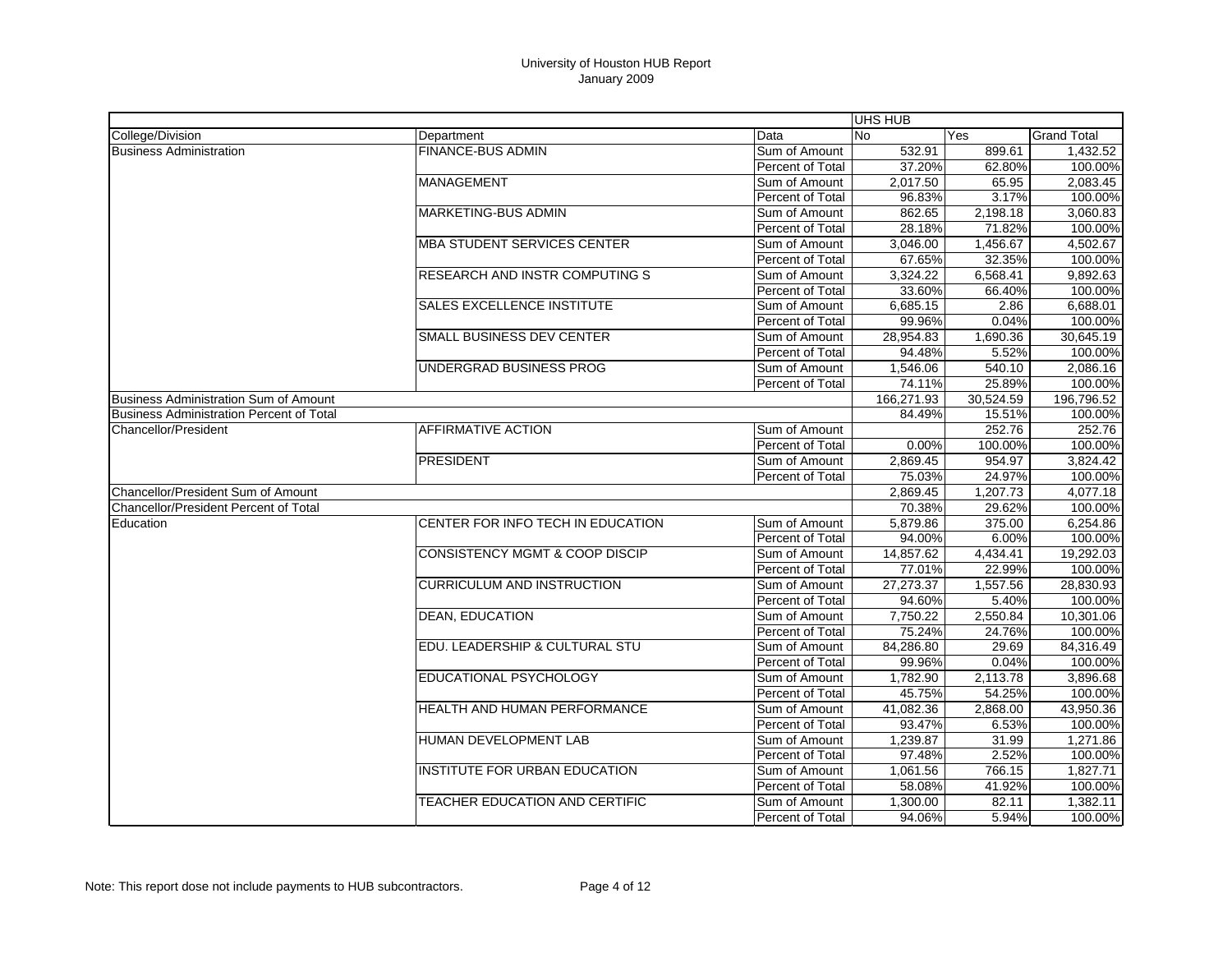|                                        |                                       |                  | UHS HUB    |           |                    |
|----------------------------------------|---------------------------------------|------------------|------------|-----------|--------------------|
| College/Division                       | Department                            | Data             | <b>No</b>  | Yes       | <b>Grand Total</b> |
| <b>Education Sum of Amount</b>         |                                       |                  | 186,514.56 | 14,809.53 | 201,324.09         |
| <b>Education Percent of Total</b>      |                                       |                  | 92.64%     | 7.36%     | 100.00%            |
| Engineering                            | <b>CHEMICAL ENGINEERING</b>           | Sum of Amount    | 180,369.76 | 3,579.99  | 183,949.75         |
|                                        |                                       | Percent of Total | 98.05%     | 1.95%     | 100.00%            |
|                                        | <b>CIVIL ENGINEERING</b>              | Sum of Amount    | 37,134.19  | 244.23    | 37,378.42          |
|                                        |                                       | Percent of Total | 99.35%     | 0.65%     | 100.00%            |
|                                        | <b>COMPOSITE ENGR APPLICATIONS CT</b> | Sum of Amount    | 7.38       |           | 7.38               |
|                                        |                                       | Percent of Total | 100.00%    | 0.00%     | 100.00%            |
|                                        | <b>COOPERATIVE ENGINEERING</b>        | Sum of Amount    | 126.65     | 12.00     | 138.65             |
|                                        |                                       | Percent of Total | 91.35%     | 8.65%     | 100.00%            |
|                                        | <b>CTR FOR INNOVATIVE GROUTING</b>    | Sum of Amount    | 4,777.47   | 49.31     | 4,826.78           |
|                                        |                                       | Percent of Total | 98.98%     | 1.02%     | 100.00%            |
|                                        | <b>DEAN, ENGINEERING</b>              | Sum of Amount    | 42,131.24  | 1,446.05  | 43,577.29          |
|                                        |                                       | Percent of Total | 96.68%     | 3.32%     | 100.00%            |
|                                        | ELECTRICAL ENGINEERING                | Sum of Amount    | 24,049.89  | 768.34    | 24,818.23          |
|                                        |                                       | Percent of Total | 96.90%     | 3.10%     | 100.00%            |
|                                        | <b>ENGINEERING SERVICES</b>           | Sum of Amount    | 172.05     | 34.84     | 206.89             |
|                                        |                                       | Percent of Total | 83.16%     | 16.84%    | 100.00%            |
|                                        | <b>INDUSTRIAL ENGINEERING</b>         | Sum of Amount    | 5,624.64   | 396.32    | 6,020.96           |
|                                        |                                       | Percent of Total | 93.42%     | 6.58%     | 100.00%            |
|                                        | MECHANICAL ENGINEERING                | Sum of Amount    | 14,068.73  | 592.38    | 14,661.11          |
|                                        |                                       | Percent of Total | 95.96%     | 4.04%     | 100.00%            |
|                                        | SW PUBLIC TECHNOLOGY CENTER           | Sum of Amount    | 41.21      |           | 41.21              |
|                                        |                                       | Percent of Total | 100.00%    | 0.00%     | 100.00%            |
|                                        | <b>WIND ENERGY CENTER</b>             | Sum of Amount    | 965.63     | 120.00    | 1,085.63           |
|                                        |                                       | Percent of Total | 88.95%     | 11.05%    | 100.00%            |
| <b>Engineering Sum of Amount</b>       |                                       |                  | 309,468.84 | 7,243.46  | 316,712.30         |
| <b>Engineering Percent of Total</b>    |                                       |                  | 97.71%     | 2.29%     | 100.00%            |
| <b>Graduate College of Social Work</b> | <b>ADMISSIONS-GCSW</b>                | Sum of Amount    | 128.05     | 171.78    | 299.83             |
|                                        |                                       | Percent of Total | 42.71%     | 57.29%    | 100.00%            |
|                                        | <b>ALUMNI &amp; CAREER SERVICES</b>   | Sum of Amount    | 993.36     | 503.68    | 1,497.04           |
|                                        |                                       | Percent of Total | 66.35%     | 33.65%    | 100.00%            |
|                                        | <b>DEAN, SOCIAL WORK</b>              | Sum of Amount    | 42,863.88  | 784.17    | 43,648.05          |
|                                        |                                       | Percent of Total | 98.20%     | 1.80%     | 100.00%            |
|                                        | DEVELOPMENT-GCSW                      | Sum of Amount    | 92.75      |           | 92.75              |
|                                        |                                       | Percent of Total | 100.00%    | 0.00%     | 100.00%            |
|                                        | <b>FIELD OFFICE</b>                   | Sum of Amount    | 257.27     | 440.82    | 698.09             |
|                                        |                                       | Percent of Total | 36.85%     | 63.15%    | 100.00%            |
|                                        | <b>JODY WILLIAMS CENTER</b>           | Sum of Amount    | 44.10      | 33.98     | 78.08              |
|                                        |                                       | Percent of Total | 56.48%     | 43.52%    | 100.00%            |
|                                        | <b>LEADERSHIP &amp; CHANGE</b>        | Sum of Amount    | 10,000.00  | 53.44     | 10,053.44          |
|                                        |                                       | Percent of Total | 99.47%     | 0.53%     | 100.00%            |
|                                        | <b>OCP</b>                            | Sum of Amount    | 12,090.68  | 1,039.38  | 13,130.06          |
|                                        |                                       | Percent of Total | 92.08%     | 7.92%     | 100.00%            |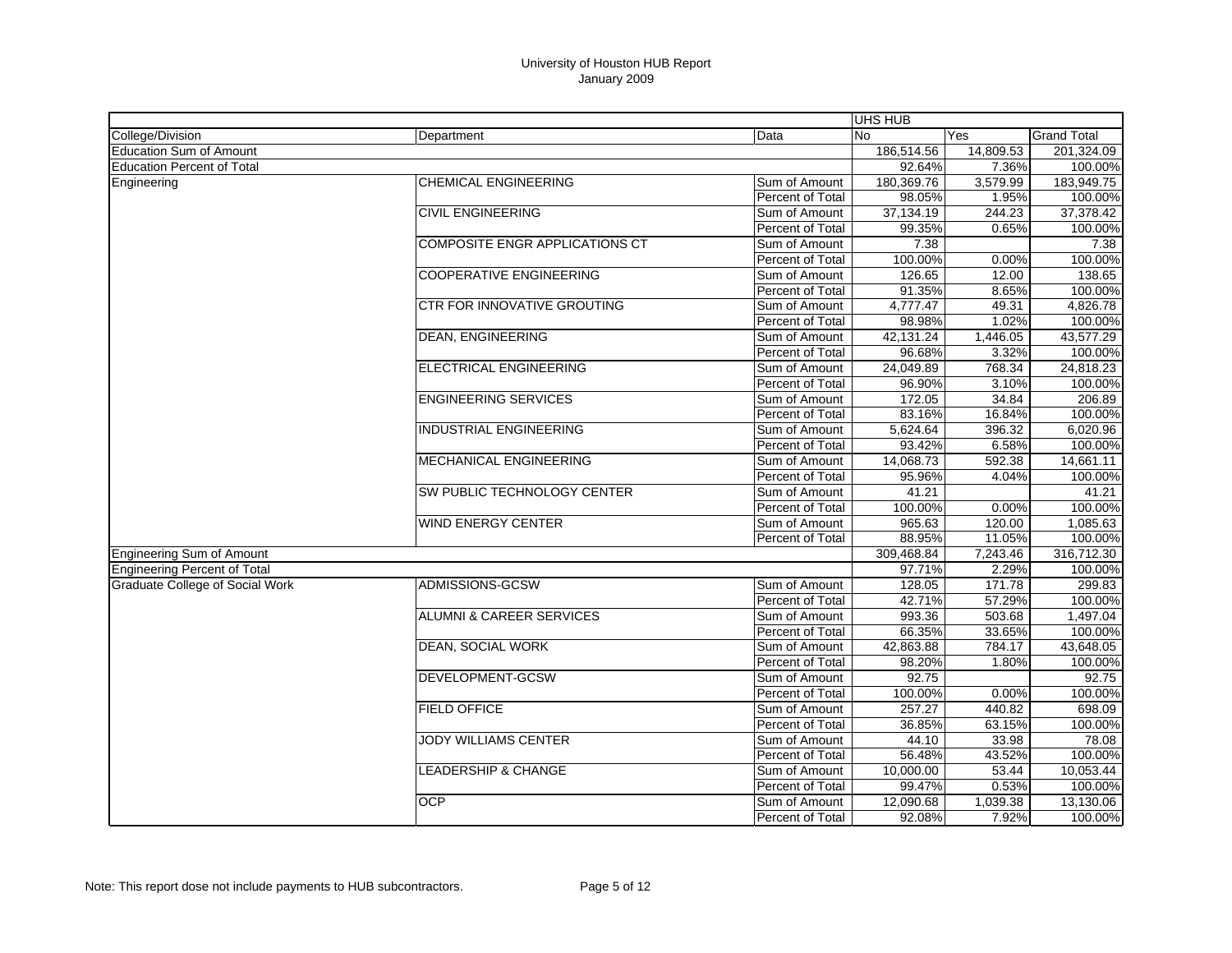|                                                  |                                   |                         | <b>UHS HUB</b> |          |                    |
|--------------------------------------------------|-----------------------------------|-------------------------|----------------|----------|--------------------|
| College/Division                                 | Department                        | Data                    | <b>No</b>      | Yes      | <b>Grand Total</b> |
| <b>Graduate College of Social Work</b>           | <b>ODSPR</b>                      | Sum of Amount           | 786.49         | 351.39   | 1,137.88           |
|                                                  |                                   | Percent of Total        | 69.12%         | 30.88%   | 100.00%            |
| Graduate College of Social Work Sum of Amount    |                                   |                         | 67,256.58      | 3,378.64 | 70,635.22          |
| Graduate College of Social Work Percent of Total |                                   |                         | 95.22%         | 4.78%    | 100.00%            |
| Honors College                                   | DEAN, HONORS COLLEGE              | Sum of Amount           | 12,026.40      | 1,667.83 | 13,694.23          |
|                                                  |                                   | Percent of Total        | 87.82%         | 12.18%   | 100.00%            |
|                                                  | <b>HOUSTON TEACHERS INSTITUTE</b> | Sum of Amount           | 481.25         |          | 481.25             |
|                                                  |                                   | Percent of Total        | 100.00%        | 0.00%    | 100.00%            |
| Honors College Sum of Amount                     |                                   |                         | 12,507.65      | 1,667.83 | 14,175.48          |
| Honors College Percent of Total                  |                                   |                         | 88.23%         | 11.77%   | 100.00%            |
| <b>Hotel and Restaurant Management</b>           | DEAN, HOTEL & RESTAURANT MANAG    | Sum of Amount           | 6,102.46       |          | 6,102.46           |
|                                                  |                                   | Percent of Total        | 100.00%        | 0.00%    | 100.00%            |
|                                                  | HOTEL AND RESTAURANT MANAGEMEN    | Sum of Amount           | 156,125.79     | 8,078.84 | 164,204.63         |
|                                                  |                                   | Percent of Total        | 95.08%         | 4.92%    | 100.00%            |
| Hotel and Restaurant Management Sum of Amount    |                                   |                         | 162,228.25     | 8,078.84 | 170,307.09         |
| Hotel and Restaurant Management Percent of Total |                                   |                         | 95.26%         | 4.74%    | 100.00%            |
| Law Center                                       | <b>ASSOCIATE DEAN, LAW</b>        | Sum of Amount           | 103.24         |          | 103.24             |
|                                                  |                                   | Percent of Total        | 100.00%        | 0.00%    | 100.00%            |
|                                                  | <b>BLAKELEY INSTITUTE</b>         | Sum of Amount           | 447.58         | 569.17   | 1,016.75           |
|                                                  |                                   | Percent of Total        | 44.02%         | 55.98%   | 100.00%            |
|                                                  | <b>BUSINESS SERVICES, LAW</b>     | Sum of Amount           | 18,647.49      | 2,684.11 | 21,331.60          |
|                                                  |                                   | Percent of Total        | 87.42%         | 12.58%   | 100.00%            |
|                                                  | <b>CAREER SERVICES, LAW</b>       | Sum of Amount           | 169.79         | 543.09   | 712.88             |
|                                                  |                                   | Percent of Total        | 23.82%         | 76.18%   | 100.00%            |
|                                                  | <b>CONTINUING LEGAL EDUCATION</b> | Sum of Amount           | 689.10         |          | 689.10             |
|                                                  |                                   | Percent of Total        | 100.00%        | 0.00%    | 100.00%            |
|                                                  | DEAN, LAW                         | Sum of Amount           | 132.07         | 414.07   | 546.14             |
|                                                  |                                   | Percent of Total        | 24.18%         | 75.82%   | 100.00%            |
|                                                  | <b>EXTERNAL AFFAIRS, LAW</b>      | Sum of Amount           |                | 354.01   | 354.01             |
|                                                  |                                   | Percent of Total        | 0.00%          | 100.00%  | 100.00%            |
|                                                  | <b>FACILITIES, LAW</b>            | Sum of Amount           | 3,140.73       | 2,049.52 | 5,190.25           |
|                                                  |                                   | Percent of Total        | 60.51%         | 39.49%   | 100.00%            |
|                                                  | <b>FACULTY SUPPORT LAW</b>        | Sum of Amount           | 36,863.47      | 573.41   | 37,436.88          |
|                                                  |                                   | Percent of Total        | 98.47%         | 1.53%    | 100.00%            |
|                                                  | HEALTH LAW & POLICY INSTITUTE     | Sum of Amount           | 95.53          |          | 95.53              |
|                                                  |                                   | Percent of Total        | 100.00%        | 0.00%    | 100.00%            |
|                                                  | <b>IHELG</b>                      | Sum of Amount           | 10.61          |          | 10.61              |
|                                                  |                                   | Percent of Total        | 100.00%        | 0.00%    | 100.00%            |
|                                                  | <b>LAW INFORMATION TECHNOLOGY</b> | Sum of Amount           | 2,729.79       | 327.99   | 3,057.78           |
|                                                  |                                   | <b>Percent of Total</b> | 89.27%         | 10.73%   | 100.00%            |
|                                                  | <b>LAW LIBRARY</b>                | Sum of Amount           | 13,327.24      | 181.55   | 13,508.79          |
|                                                  |                                   | Percent of Total        | 98.66%         | 1.34%    | 100.00%            |
|                                                  | <b>LEGAL AID CLINIC, LAW</b>      | Sum of Amount           | 1,321.01       | 1,483.01 | 2,804.02           |
|                                                  |                                   | Percent of Total        | 47.11%         | 52.89%   | 100.00%            |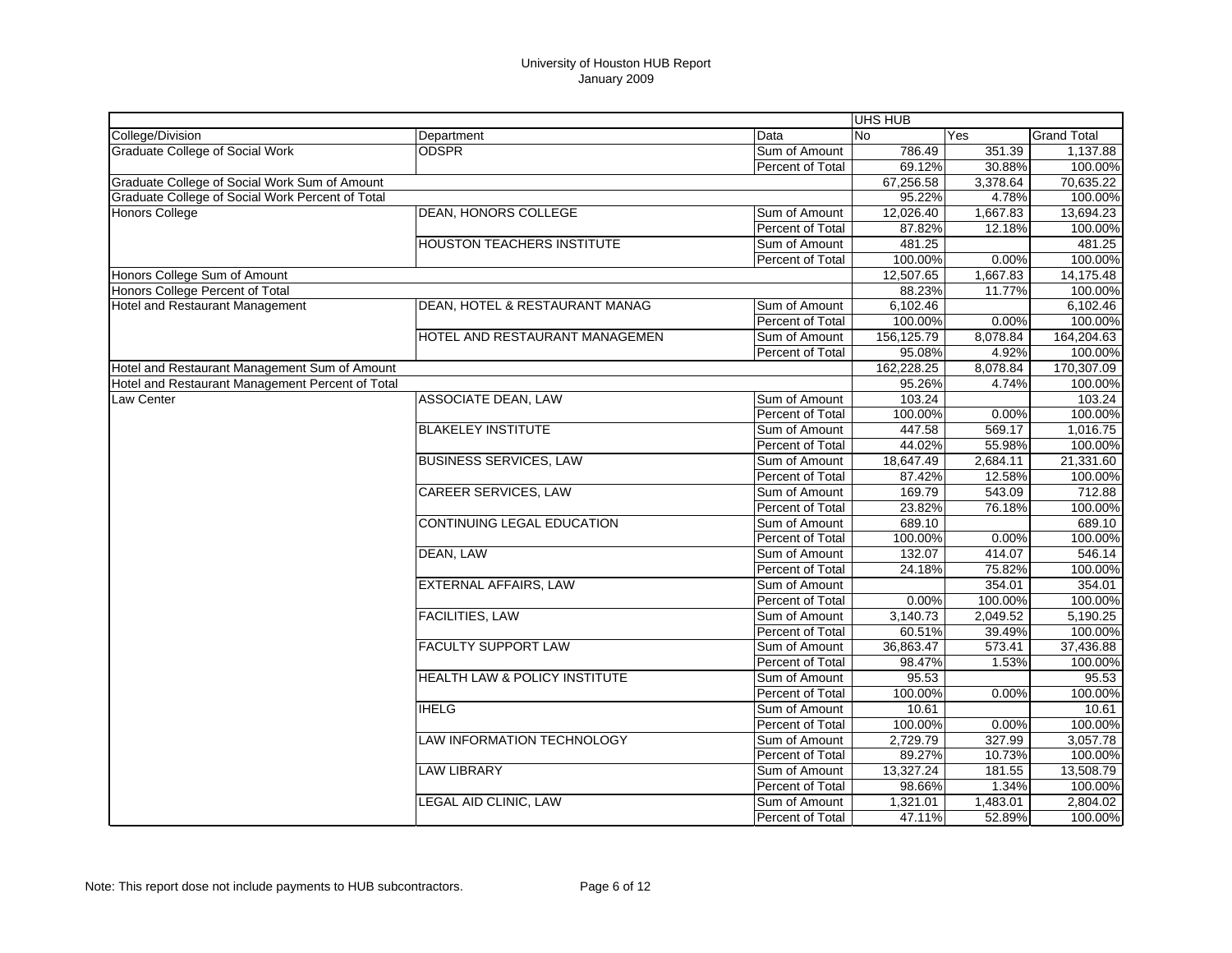| College/Division<br><b>Grand Total</b><br>Department<br>Data<br>No<br>Yes<br>PUBLIC RELS & MARKETING, LAW<br>4,406.00<br><b>Law Center</b><br>Sum of Amount<br>100.00%<br>0.00%<br>Percent of Total<br>STUDENT SERVICES, LAW<br>852.20<br>689.16<br>Sum of Amount<br>55.29%<br>44.71%<br>Percent of Total<br>82,935.85<br>Law Center Sum of Amount<br>9,869.09<br>Law Center Percent of Total<br>89.37%<br>10.63%<br>307.02<br>Liberal Arts and Social Sciences<br>AEROSPACE STUDIES<br>68.00<br>Sum of Amount<br>100.00%<br>Percent of Total<br>81.87%<br>18.13%<br>AFRICAN-AMERICAN STUDIES<br>1,799.67<br>887.69<br>Sum of Amount<br>33.03%<br>66.97%<br>Percent of Total<br><b>ANTHROPOLOGY</b><br>69.00<br>426.20<br>Sum of Amount<br>86.07%<br>13.93%<br>Percent of Total<br><b>ART</b><br>9,673.28<br>17,899.89<br>Sum of Amount<br>35.08%<br>64.92%<br>Percent of Total<br><b>ARTE PUBLICO</b><br>63,353.75<br>976.30<br>Sum of Amount<br>1.52%<br>Percent of Total<br>98.48%<br><b>BAND</b><br>11,655.50<br>Sum of Amount<br>0.00%<br>100.00%<br>Percent of Total<br><b>BLAFFER GALLERY</b><br>Sum of Amount<br>23,560.60<br>332.60<br>1.39%<br>98.61%<br>Percent of Total<br>CENTER FOR PUBLIC POLICY<br>2,322.69<br>170.00<br>Sum of Amount<br>6.82%<br>Percent of Total<br>93.18%<br><b>COMMUNICATION</b><br>6,141.44<br>2,254.01<br>Sum of Amount<br>73.15%<br>26.85%<br>Percent of Total<br><b>COMMUNICATIONS DISORDERS</b><br>5,137.19<br>(10.03)<br>Sum of Amount<br>100.20%<br>$-0.20%$<br>Percent of Total<br><b>CWMCA CENTER FOR THE ARTS</b><br>4,808.80<br>Sum of Amount<br>101.25<br>97.94%<br>2.06%<br><b>Percent of Total</b><br>DEAN, LIBERAL ARTS & SOC SCI<br>10,891.63<br>1,248.32<br>Sum of Amount<br>89.72%<br>10.28%<br>Percent of Total<br><b>ECONOMICS</b><br>385.45<br>618.95<br>Sum of Amount<br><b>Percent of Total</b><br>38.38%<br>61.62%<br><b>ENGLISH</b><br>11,237.64<br>2,519.71<br>Sum of Amount<br>Percent of Total<br>81.68%<br>18.32%<br><b>HISPANIC STUDIES</b><br>Sum of Amount<br>1,944.71<br>161.74<br>92.32%<br>7.68%<br>Percent of Total<br><b>HISTORY</b><br>533.69<br>Sum of Amount<br>4,538.38<br>10.52%<br>Percent of Total<br>89.48%<br><b>MEXICAN-AMERICAN STUDIES</b><br>716.01<br>Sum of Amount<br>2.716.12<br>20.86%<br>Percent of Total<br>79.14%<br><b>MILITARY SCIENCE</b><br>467.52<br>Sum of Amount<br>100.00%<br>100.00%<br>Percent of Total<br>0.00% |                                |               | UHS HUB  |        |           |
|--------------------------------------------------------------------------------------------------------------------------------------------------------------------------------------------------------------------------------------------------------------------------------------------------------------------------------------------------------------------------------------------------------------------------------------------------------------------------------------------------------------------------------------------------------------------------------------------------------------------------------------------------------------------------------------------------------------------------------------------------------------------------------------------------------------------------------------------------------------------------------------------------------------------------------------------------------------------------------------------------------------------------------------------------------------------------------------------------------------------------------------------------------------------------------------------------------------------------------------------------------------------------------------------------------------------------------------------------------------------------------------------------------------------------------------------------------------------------------------------------------------------------------------------------------------------------------------------------------------------------------------------------------------------------------------------------------------------------------------------------------------------------------------------------------------------------------------------------------------------------------------------------------------------------------------------------------------------------------------------------------------------------------------------------------------------------------------------------------------------------------------------------------------------------------------------------------------------------------------------------------------------------------------------------------------------------------------------------------------------------------------------------------------------------|--------------------------------|---------------|----------|--------|-----------|
|                                                                                                                                                                                                                                                                                                                                                                                                                                                                                                                                                                                                                                                                                                                                                                                                                                                                                                                                                                                                                                                                                                                                                                                                                                                                                                                                                                                                                                                                                                                                                                                                                                                                                                                                                                                                                                                                                                                                                                                                                                                                                                                                                                                                                                                                                                                                                                                                                          |                                |               |          |        |           |
|                                                                                                                                                                                                                                                                                                                                                                                                                                                                                                                                                                                                                                                                                                                                                                                                                                                                                                                                                                                                                                                                                                                                                                                                                                                                                                                                                                                                                                                                                                                                                                                                                                                                                                                                                                                                                                                                                                                                                                                                                                                                                                                                                                                                                                                                                                                                                                                                                          |                                |               |          |        | 4,406.00  |
|                                                                                                                                                                                                                                                                                                                                                                                                                                                                                                                                                                                                                                                                                                                                                                                                                                                                                                                                                                                                                                                                                                                                                                                                                                                                                                                                                                                                                                                                                                                                                                                                                                                                                                                                                                                                                                                                                                                                                                                                                                                                                                                                                                                                                                                                                                                                                                                                                          |                                |               |          |        | 100.00%   |
|                                                                                                                                                                                                                                                                                                                                                                                                                                                                                                                                                                                                                                                                                                                                                                                                                                                                                                                                                                                                                                                                                                                                                                                                                                                                                                                                                                                                                                                                                                                                                                                                                                                                                                                                                                                                                                                                                                                                                                                                                                                                                                                                                                                                                                                                                                                                                                                                                          |                                |               |          |        | 1,541.36  |
|                                                                                                                                                                                                                                                                                                                                                                                                                                                                                                                                                                                                                                                                                                                                                                                                                                                                                                                                                                                                                                                                                                                                                                                                                                                                                                                                                                                                                                                                                                                                                                                                                                                                                                                                                                                                                                                                                                                                                                                                                                                                                                                                                                                                                                                                                                                                                                                                                          |                                |               |          |        | 100.00%   |
|                                                                                                                                                                                                                                                                                                                                                                                                                                                                                                                                                                                                                                                                                                                                                                                                                                                                                                                                                                                                                                                                                                                                                                                                                                                                                                                                                                                                                                                                                                                                                                                                                                                                                                                                                                                                                                                                                                                                                                                                                                                                                                                                                                                                                                                                                                                                                                                                                          |                                |               |          |        | 92,804.94 |
|                                                                                                                                                                                                                                                                                                                                                                                                                                                                                                                                                                                                                                                                                                                                                                                                                                                                                                                                                                                                                                                                                                                                                                                                                                                                                                                                                                                                                                                                                                                                                                                                                                                                                                                                                                                                                                                                                                                                                                                                                                                                                                                                                                                                                                                                                                                                                                                                                          |                                |               |          |        | 100.00%   |
|                                                                                                                                                                                                                                                                                                                                                                                                                                                                                                                                                                                                                                                                                                                                                                                                                                                                                                                                                                                                                                                                                                                                                                                                                                                                                                                                                                                                                                                                                                                                                                                                                                                                                                                                                                                                                                                                                                                                                                                                                                                                                                                                                                                                                                                                                                                                                                                                                          |                                |               |          |        | 375.02    |
|                                                                                                                                                                                                                                                                                                                                                                                                                                                                                                                                                                                                                                                                                                                                                                                                                                                                                                                                                                                                                                                                                                                                                                                                                                                                                                                                                                                                                                                                                                                                                                                                                                                                                                                                                                                                                                                                                                                                                                                                                                                                                                                                                                                                                                                                                                                                                                                                                          |                                |               |          |        |           |
|                                                                                                                                                                                                                                                                                                                                                                                                                                                                                                                                                                                                                                                                                                                                                                                                                                                                                                                                                                                                                                                                                                                                                                                                                                                                                                                                                                                                                                                                                                                                                                                                                                                                                                                                                                                                                                                                                                                                                                                                                                                                                                                                                                                                                                                                                                                                                                                                                          |                                |               |          |        | 2,687.36  |
|                                                                                                                                                                                                                                                                                                                                                                                                                                                                                                                                                                                                                                                                                                                                                                                                                                                                                                                                                                                                                                                                                                                                                                                                                                                                                                                                                                                                                                                                                                                                                                                                                                                                                                                                                                                                                                                                                                                                                                                                                                                                                                                                                                                                                                                                                                                                                                                                                          |                                |               |          |        | 100.00%   |
|                                                                                                                                                                                                                                                                                                                                                                                                                                                                                                                                                                                                                                                                                                                                                                                                                                                                                                                                                                                                                                                                                                                                                                                                                                                                                                                                                                                                                                                                                                                                                                                                                                                                                                                                                                                                                                                                                                                                                                                                                                                                                                                                                                                                                                                                                                                                                                                                                          |                                |               |          |        | 495.20    |
|                                                                                                                                                                                                                                                                                                                                                                                                                                                                                                                                                                                                                                                                                                                                                                                                                                                                                                                                                                                                                                                                                                                                                                                                                                                                                                                                                                                                                                                                                                                                                                                                                                                                                                                                                                                                                                                                                                                                                                                                                                                                                                                                                                                                                                                                                                                                                                                                                          |                                |               |          |        | 100.00%   |
|                                                                                                                                                                                                                                                                                                                                                                                                                                                                                                                                                                                                                                                                                                                                                                                                                                                                                                                                                                                                                                                                                                                                                                                                                                                                                                                                                                                                                                                                                                                                                                                                                                                                                                                                                                                                                                                                                                                                                                                                                                                                                                                                                                                                                                                                                                                                                                                                                          |                                |               |          |        | 27,573.17 |
|                                                                                                                                                                                                                                                                                                                                                                                                                                                                                                                                                                                                                                                                                                                                                                                                                                                                                                                                                                                                                                                                                                                                                                                                                                                                                                                                                                                                                                                                                                                                                                                                                                                                                                                                                                                                                                                                                                                                                                                                                                                                                                                                                                                                                                                                                                                                                                                                                          |                                |               |          |        | 100.00%   |
|                                                                                                                                                                                                                                                                                                                                                                                                                                                                                                                                                                                                                                                                                                                                                                                                                                                                                                                                                                                                                                                                                                                                                                                                                                                                                                                                                                                                                                                                                                                                                                                                                                                                                                                                                                                                                                                                                                                                                                                                                                                                                                                                                                                                                                                                                                                                                                                                                          |                                |               |          |        | 64,330.05 |
|                                                                                                                                                                                                                                                                                                                                                                                                                                                                                                                                                                                                                                                                                                                                                                                                                                                                                                                                                                                                                                                                                                                                                                                                                                                                                                                                                                                                                                                                                                                                                                                                                                                                                                                                                                                                                                                                                                                                                                                                                                                                                                                                                                                                                                                                                                                                                                                                                          |                                |               |          |        | 100.00%   |
|                                                                                                                                                                                                                                                                                                                                                                                                                                                                                                                                                                                                                                                                                                                                                                                                                                                                                                                                                                                                                                                                                                                                                                                                                                                                                                                                                                                                                                                                                                                                                                                                                                                                                                                                                                                                                                                                                                                                                                                                                                                                                                                                                                                                                                                                                                                                                                                                                          |                                |               |          |        | 11,655.50 |
|                                                                                                                                                                                                                                                                                                                                                                                                                                                                                                                                                                                                                                                                                                                                                                                                                                                                                                                                                                                                                                                                                                                                                                                                                                                                                                                                                                                                                                                                                                                                                                                                                                                                                                                                                                                                                                                                                                                                                                                                                                                                                                                                                                                                                                                                                                                                                                                                                          |                                |               |          |        | 100.00%   |
|                                                                                                                                                                                                                                                                                                                                                                                                                                                                                                                                                                                                                                                                                                                                                                                                                                                                                                                                                                                                                                                                                                                                                                                                                                                                                                                                                                                                                                                                                                                                                                                                                                                                                                                                                                                                                                                                                                                                                                                                                                                                                                                                                                                                                                                                                                                                                                                                                          |                                |               |          |        | 23,893.20 |
|                                                                                                                                                                                                                                                                                                                                                                                                                                                                                                                                                                                                                                                                                                                                                                                                                                                                                                                                                                                                                                                                                                                                                                                                                                                                                                                                                                                                                                                                                                                                                                                                                                                                                                                                                                                                                                                                                                                                                                                                                                                                                                                                                                                                                                                                                                                                                                                                                          |                                |               |          |        | 100.00%   |
|                                                                                                                                                                                                                                                                                                                                                                                                                                                                                                                                                                                                                                                                                                                                                                                                                                                                                                                                                                                                                                                                                                                                                                                                                                                                                                                                                                                                                                                                                                                                                                                                                                                                                                                                                                                                                                                                                                                                                                                                                                                                                                                                                                                                                                                                                                                                                                                                                          |                                |               |          |        | 2.492.69  |
|                                                                                                                                                                                                                                                                                                                                                                                                                                                                                                                                                                                                                                                                                                                                                                                                                                                                                                                                                                                                                                                                                                                                                                                                                                                                                                                                                                                                                                                                                                                                                                                                                                                                                                                                                                                                                                                                                                                                                                                                                                                                                                                                                                                                                                                                                                                                                                                                                          |                                |               |          |        | 100.00%   |
|                                                                                                                                                                                                                                                                                                                                                                                                                                                                                                                                                                                                                                                                                                                                                                                                                                                                                                                                                                                                                                                                                                                                                                                                                                                                                                                                                                                                                                                                                                                                                                                                                                                                                                                                                                                                                                                                                                                                                                                                                                                                                                                                                                                                                                                                                                                                                                                                                          |                                |               |          |        | 8,395.45  |
|                                                                                                                                                                                                                                                                                                                                                                                                                                                                                                                                                                                                                                                                                                                                                                                                                                                                                                                                                                                                                                                                                                                                                                                                                                                                                                                                                                                                                                                                                                                                                                                                                                                                                                                                                                                                                                                                                                                                                                                                                                                                                                                                                                                                                                                                                                                                                                                                                          |                                |               |          |        | 100.00%   |
|                                                                                                                                                                                                                                                                                                                                                                                                                                                                                                                                                                                                                                                                                                                                                                                                                                                                                                                                                                                                                                                                                                                                                                                                                                                                                                                                                                                                                                                                                                                                                                                                                                                                                                                                                                                                                                                                                                                                                                                                                                                                                                                                                                                                                                                                                                                                                                                                                          |                                |               |          |        | 5,127.16  |
|                                                                                                                                                                                                                                                                                                                                                                                                                                                                                                                                                                                                                                                                                                                                                                                                                                                                                                                                                                                                                                                                                                                                                                                                                                                                                                                                                                                                                                                                                                                                                                                                                                                                                                                                                                                                                                                                                                                                                                                                                                                                                                                                                                                                                                                                                                                                                                                                                          |                                |               |          |        | 100.00%   |
|                                                                                                                                                                                                                                                                                                                                                                                                                                                                                                                                                                                                                                                                                                                                                                                                                                                                                                                                                                                                                                                                                                                                                                                                                                                                                                                                                                                                                                                                                                                                                                                                                                                                                                                                                                                                                                                                                                                                                                                                                                                                                                                                                                                                                                                                                                                                                                                                                          |                                |               |          |        | 4,910.05  |
|                                                                                                                                                                                                                                                                                                                                                                                                                                                                                                                                                                                                                                                                                                                                                                                                                                                                                                                                                                                                                                                                                                                                                                                                                                                                                                                                                                                                                                                                                                                                                                                                                                                                                                                                                                                                                                                                                                                                                                                                                                                                                                                                                                                                                                                                                                                                                                                                                          |                                |               |          |        | 100.00%   |
|                                                                                                                                                                                                                                                                                                                                                                                                                                                                                                                                                                                                                                                                                                                                                                                                                                                                                                                                                                                                                                                                                                                                                                                                                                                                                                                                                                                                                                                                                                                                                                                                                                                                                                                                                                                                                                                                                                                                                                                                                                                                                                                                                                                                                                                                                                                                                                                                                          |                                |               |          |        | 12,139.95 |
|                                                                                                                                                                                                                                                                                                                                                                                                                                                                                                                                                                                                                                                                                                                                                                                                                                                                                                                                                                                                                                                                                                                                                                                                                                                                                                                                                                                                                                                                                                                                                                                                                                                                                                                                                                                                                                                                                                                                                                                                                                                                                                                                                                                                                                                                                                                                                                                                                          |                                |               |          |        | 100.00%   |
|                                                                                                                                                                                                                                                                                                                                                                                                                                                                                                                                                                                                                                                                                                                                                                                                                                                                                                                                                                                                                                                                                                                                                                                                                                                                                                                                                                                                                                                                                                                                                                                                                                                                                                                                                                                                                                                                                                                                                                                                                                                                                                                                                                                                                                                                                                                                                                                                                          |                                |               |          |        | 1.004.40  |
|                                                                                                                                                                                                                                                                                                                                                                                                                                                                                                                                                                                                                                                                                                                                                                                                                                                                                                                                                                                                                                                                                                                                                                                                                                                                                                                                                                                                                                                                                                                                                                                                                                                                                                                                                                                                                                                                                                                                                                                                                                                                                                                                                                                                                                                                                                                                                                                                                          |                                |               |          |        | 100.00%   |
|                                                                                                                                                                                                                                                                                                                                                                                                                                                                                                                                                                                                                                                                                                                                                                                                                                                                                                                                                                                                                                                                                                                                                                                                                                                                                                                                                                                                                                                                                                                                                                                                                                                                                                                                                                                                                                                                                                                                                                                                                                                                                                                                                                                                                                                                                                                                                                                                                          |                                |               |          |        | 13,757.35 |
|                                                                                                                                                                                                                                                                                                                                                                                                                                                                                                                                                                                                                                                                                                                                                                                                                                                                                                                                                                                                                                                                                                                                                                                                                                                                                                                                                                                                                                                                                                                                                                                                                                                                                                                                                                                                                                                                                                                                                                                                                                                                                                                                                                                                                                                                                                                                                                                                                          |                                |               |          |        | 100.00%   |
|                                                                                                                                                                                                                                                                                                                                                                                                                                                                                                                                                                                                                                                                                                                                                                                                                                                                                                                                                                                                                                                                                                                                                                                                                                                                                                                                                                                                                                                                                                                                                                                                                                                                                                                                                                                                                                                                                                                                                                                                                                                                                                                                                                                                                                                                                                                                                                                                                          |                                |               |          |        | 2,106.45  |
|                                                                                                                                                                                                                                                                                                                                                                                                                                                                                                                                                                                                                                                                                                                                                                                                                                                                                                                                                                                                                                                                                                                                                                                                                                                                                                                                                                                                                                                                                                                                                                                                                                                                                                                                                                                                                                                                                                                                                                                                                                                                                                                                                                                                                                                                                                                                                                                                                          |                                |               |          |        | 100.00%   |
|                                                                                                                                                                                                                                                                                                                                                                                                                                                                                                                                                                                                                                                                                                                                                                                                                                                                                                                                                                                                                                                                                                                                                                                                                                                                                                                                                                                                                                                                                                                                                                                                                                                                                                                                                                                                                                                                                                                                                                                                                                                                                                                                                                                                                                                                                                                                                                                                                          |                                |               |          |        | 5,072.07  |
|                                                                                                                                                                                                                                                                                                                                                                                                                                                                                                                                                                                                                                                                                                                                                                                                                                                                                                                                                                                                                                                                                                                                                                                                                                                                                                                                                                                                                                                                                                                                                                                                                                                                                                                                                                                                                                                                                                                                                                                                                                                                                                                                                                                                                                                                                                                                                                                                                          |                                |               |          |        | 100.00%   |
|                                                                                                                                                                                                                                                                                                                                                                                                                                                                                                                                                                                                                                                                                                                                                                                                                                                                                                                                                                                                                                                                                                                                                                                                                                                                                                                                                                                                                                                                                                                                                                                                                                                                                                                                                                                                                                                                                                                                                                                                                                                                                                                                                                                                                                                                                                                                                                                                                          |                                |               |          |        | 3.432.13  |
|                                                                                                                                                                                                                                                                                                                                                                                                                                                                                                                                                                                                                                                                                                                                                                                                                                                                                                                                                                                                                                                                                                                                                                                                                                                                                                                                                                                                                                                                                                                                                                                                                                                                                                                                                                                                                                                                                                                                                                                                                                                                                                                                                                                                                                                                                                                                                                                                                          |                                |               |          |        | 100.00%   |
|                                                                                                                                                                                                                                                                                                                                                                                                                                                                                                                                                                                                                                                                                                                                                                                                                                                                                                                                                                                                                                                                                                                                                                                                                                                                                                                                                                                                                                                                                                                                                                                                                                                                                                                                                                                                                                                                                                                                                                                                                                                                                                                                                                                                                                                                                                                                                                                                                          |                                |               |          |        | 467.52    |
|                                                                                                                                                                                                                                                                                                                                                                                                                                                                                                                                                                                                                                                                                                                                                                                                                                                                                                                                                                                                                                                                                                                                                                                                                                                                                                                                                                                                                                                                                                                                                                                                                                                                                                                                                                                                                                                                                                                                                                                                                                                                                                                                                                                                                                                                                                                                                                                                                          |                                |               |          |        |           |
|                                                                                                                                                                                                                                                                                                                                                                                                                                                                                                                                                                                                                                                                                                                                                                                                                                                                                                                                                                                                                                                                                                                                                                                                                                                                                                                                                                                                                                                                                                                                                                                                                                                                                                                                                                                                                                                                                                                                                                                                                                                                                                                                                                                                                                                                                                                                                                                                                          | MODERN AND CLASSICAL LANGUAGES | Sum of Amount | 1,031.52 | 484.33 | 1,515.85  |
| 68.05%<br>31.95%<br>Percent of Total                                                                                                                                                                                                                                                                                                                                                                                                                                                                                                                                                                                                                                                                                                                                                                                                                                                                                                                                                                                                                                                                                                                                                                                                                                                                                                                                                                                                                                                                                                                                                                                                                                                                                                                                                                                                                                                                                                                                                                                                                                                                                                                                                                                                                                                                                                                                                                                     |                                |               |          |        | 100.00%   |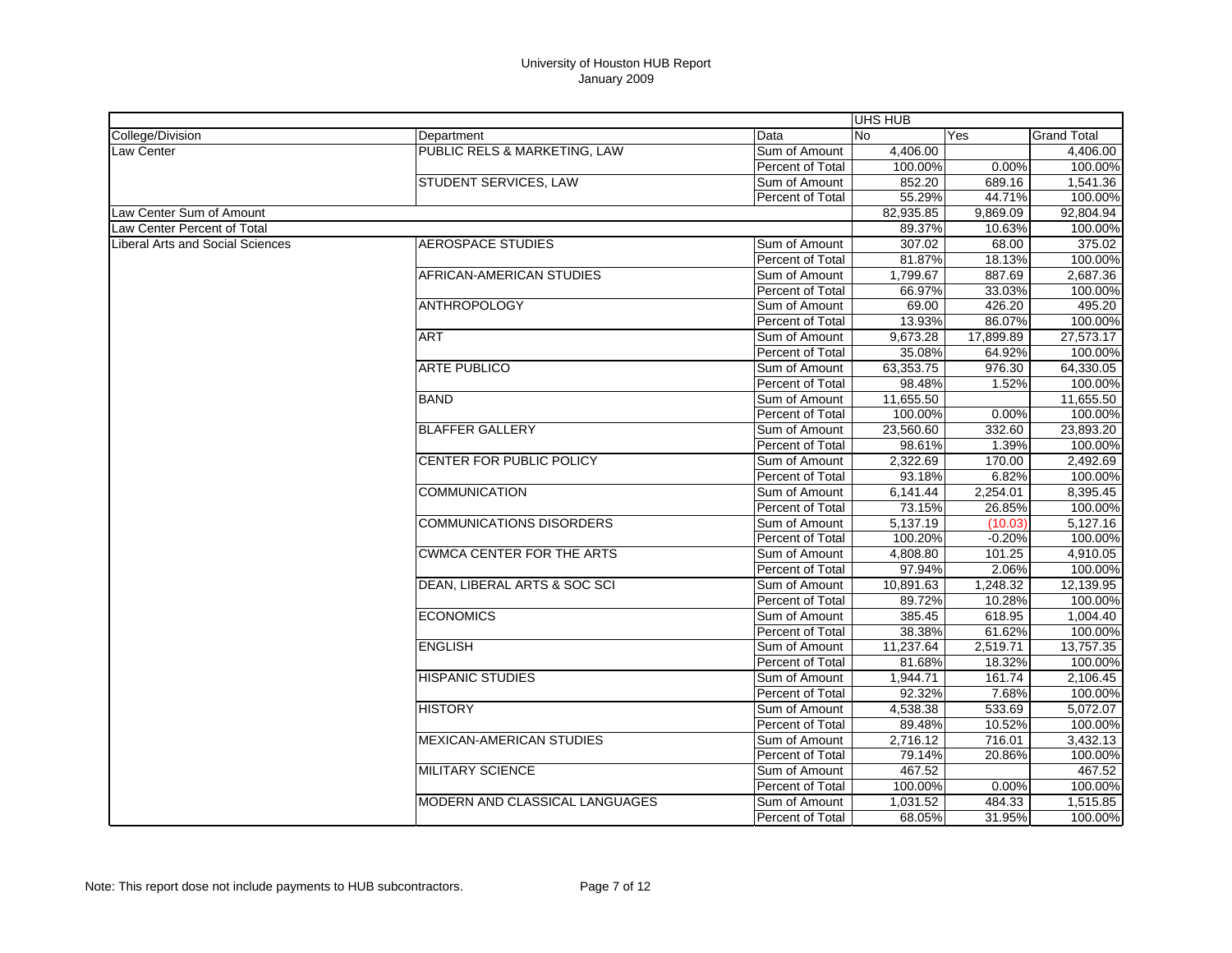|                                                   |                                            |                         | UHS HUB      |            |                    |
|---------------------------------------------------|--------------------------------------------|-------------------------|--------------|------------|--------------------|
| College/Division                                  | Department                                 | Data                    | <b>No</b>    | Yes        | <b>Grand Total</b> |
| Liberal Arts and Social Sciences                  | <b>MUSIC</b>                               | Sum of Amount           | 14,955.43    | 2.172.55   | 17,127.98          |
|                                                   |                                            | Percent of Total        | 87.32%       | 12.68%     | 100.00%            |
|                                                   | PHILOSOPHY                                 | Sum of Amount           | 360.08       | 58.54      | 418.62             |
|                                                   |                                            | Percent of Total        | 86.02%       | 13.98%     | 100.00%            |
|                                                   | POLITICAL SCIENCE                          | Sum of Amount           | 837.89       | 1,642.94   | 2,480.83           |
|                                                   |                                            | Percent of Total        | 33.77%       | 66.23%     | 100.00%            |
|                                                   | <b>PSYCHOLOGY</b>                          | Sum of Amount           | 27,099.68    | 762.56     | 27,862.24          |
|                                                   |                                            | Percent of Total        | 97.26%       | 2.74%      | 100.00%            |
|                                                   | <b>SOCIOLOGY</b>                           | Sum of Amount           | 340.99       | 3,219.25   | 3,560.24           |
|                                                   |                                            | Percent of Total        | 9.58%        | 90.42%     | 100.00%            |
|                                                   | <b>THEATRE</b>                             | Sum of Amount           | 77,810.30    | 1.132.35   | 78,942.65          |
|                                                   |                                            | Percent of Total        | 98.57%       | 1.43%      | 100.00%            |
|                                                   | <b>WOMEN'S STUDIES PROGRAM</b>             | Sum of Amount           | 4,373.47     |            | 4,373.47           |
|                                                   |                                            | Percent of Total        | 100.00%      | 0.00%      | 100.00%            |
|                                                   | <b>WRITING CENTER</b>                      | Sum of Amount           | 538.80       | 179.92     | 718.72             |
|                                                   |                                            | Percent of Total        | 74.97%       | 25.03%     | 100.00%            |
| Liberal Arts and Social Sciences Sum of Amount    |                                            | 288,358.55              | 38,556.77    | 326,915.32 |                    |
| Liberal Arts and Social Sciences Percent of Total |                                            |                         | 88.21%       | 11.79%     | 100.00%            |
| Library                                           | UNIVERSITY LIBRARIES                       | Sum of Amount           | 1,039,451.82 | 442.506.05 | 1,481,957.87       |
|                                                   |                                            | Percent of Total        | 70.14%       | 29.86%     | 100.00%            |
| Library Sum of Amount                             |                                            |                         | 1,039,451.82 | 442,506.05 | 1,481,957.87       |
| Library Percent of Total                          |                                            |                         | 70.14%       | 29.86%     | 100.00%            |
| Natural Science and Mathematics                   | <b>BIOLOGY &amp; BIOCHEMISTRY</b>          | Sum of Amount           | 253,243.86   | 319.98     | 253,563.84         |
|                                                   |                                            | Percent of Total        | 99.87%       | 0.13%      | 100.00%            |
|                                                   | <b>CAGE INSTITUTE</b>                      | Sum of Amount           | 38.86        |            | 38.86              |
|                                                   |                                            | Percent of Total        | 100.00%      | 0.00%      | 100.00%            |
|                                                   | <b>CHEMISTRY</b>                           | Sum of Amount           | 101,738.49   | 28,458.67  | 130,197.16         |
|                                                   |                                            | Percent of Total        | 78.14%       | 21.86%     | 100.00%            |
|                                                   | <b>COMPUTER SCIENCE</b>                    | Sum of Amount           | 61,377.52    | 853.40     | 62,230.92          |
|                                                   |                                            | Percent of Total        | 98.63%       | 1.37%      | 100.00%            |
|                                                   | <b>CTR FOR NUCLEAR REC &amp; CELL SIGN</b> | Sum of Amount           |              | 4,320.65   | 4,320.65           |
|                                                   |                                            | <b>Percent of Total</b> | 0.00%        | 100.00%    | 100.00%            |
|                                                   | DEAN, NATURAL SCIENCE & MATHE              | Sum of Amount           | 21,006.99    | 5,188.46   | 26,195.45          |
|                                                   |                                            | Percent of Total        | 80.19%       | 19.81%     | 100.00%            |
|                                                   | EARTH AND ATMOSPHERIC SCIENCES             | Sum of Amount           | 21,780.34    | 4,132.41   | 25,912.75          |
|                                                   |                                            | Percent of Total        | 84.05%       | 15.95%     | 100.00%            |
|                                                   | <b>IMAQS</b>                               | Sum of Amount           | 626.64       | 234.82     | 861.46             |
|                                                   |                                            | Percent of Total        | 72.74%       | 27.26%     | 100.00%            |
|                                                   | <b>MATHEMATICS</b>                         | Sum of Amount           | 18,827.72    | 2,746.67   | 21,574.39          |
|                                                   |                                            | Percent of Total        | 87.27%       | 12.73%     | 100.00%            |
|                                                   | <b>PHYSICS</b>                             | Sum of Amount           | 121,598.87   | 8,084.10   | 129,682.97         |
|                                                   |                                            | Percent of Total        | 93.77%       | 6.23%      | 100.00%            |
| Natural Science and Mathematics Sum of Amount     |                                            |                         | 600,239.29   | 54,339.16  | 654,578.45         |
| Natural Science and Mathematics Percent of Total  |                                            |                         | 91.70%       | 8.30%      | 100.00%            |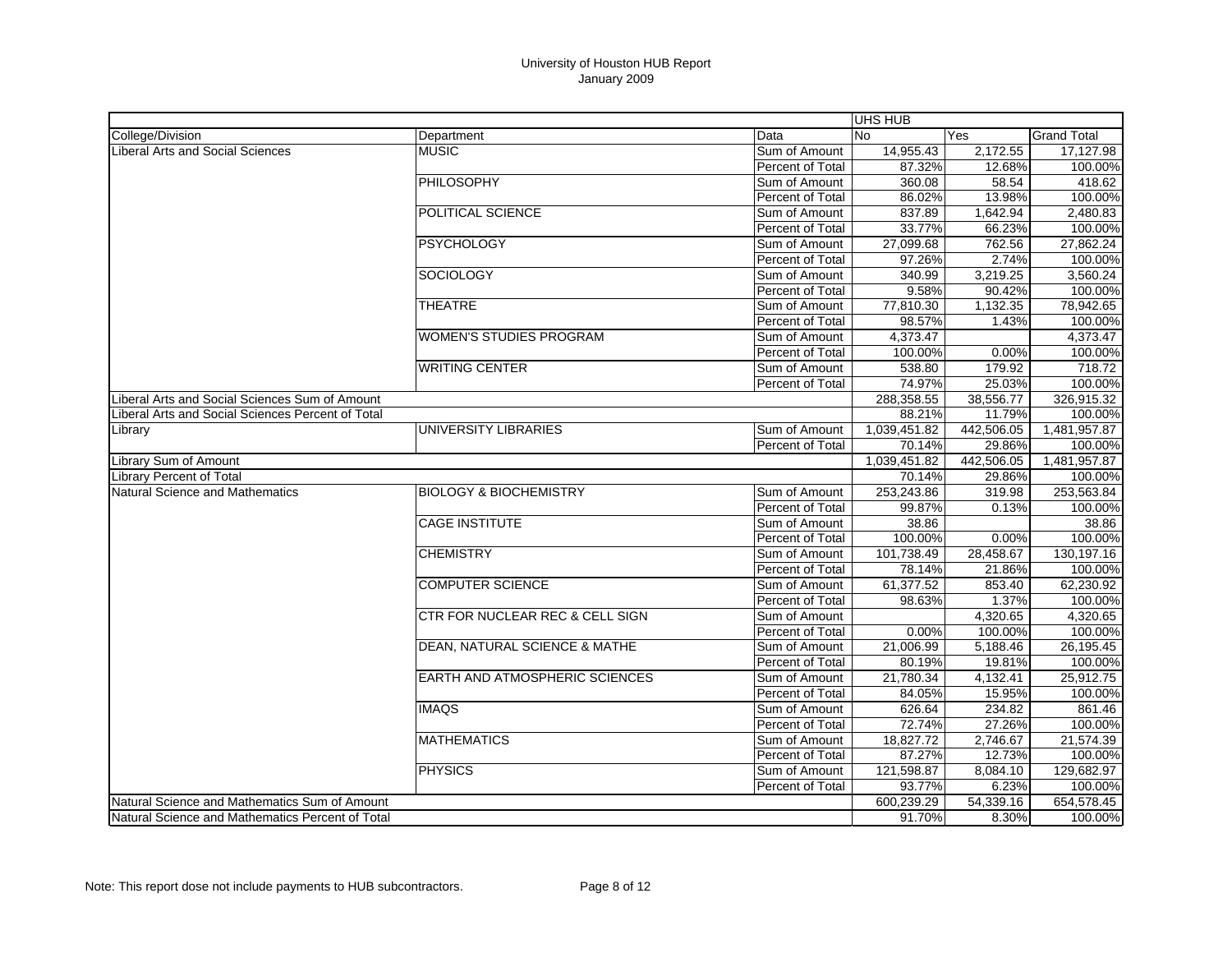| Data<br><b>No</b><br><b>Grand Total</b><br>Department<br>Yes<br><b>DEAN, OPTOMETRY</b><br>Sum of Amount<br>11,676.47<br>3,809.24<br>15,485.71<br>Percent of Total<br>75.40%<br>24.60%<br>100.00%<br>OPT VISION SCIENCES<br>31,198.30<br>9,913.26<br>41,111.56<br>Sum of Amount<br>Percent of Total<br>24.11%<br>100.00%<br>75.89%<br>OPTOMETRY CLINIC<br>21,726.45<br>Sum of Amount<br>17,820.93<br>3,905.52<br>Percent of Total<br>82.02%<br>17.98%<br>100.00%<br>60,695.70<br>17,628.02<br>78,323.72<br>Optometry Percent of Total<br>100.00%<br>77.49%<br>22.51%<br>27,243.66<br><b>CLINICAL PHARMACY &amp; ADMINISTRA</b><br>26,862.86<br>Sum of Amount<br>380.80<br>100.00%<br>Percent of Total<br>98.60%<br>1.40%<br><b>DEAN, PHARMACY</b><br>44,000.89<br>Sum of Amount<br>32,007.30<br>11,993.59<br>Percent of Total<br>72.74%<br>27.26%<br>100.00%<br><b>INSTITUTE FOR DRUG EDUCATION</b><br>238.35<br>238.35<br>Sum of Amount<br><b>Percent of Total</b><br>100.00%<br>100.00%<br>0.00%<br>INSTITUTE OF COMMUNITY HEALTH<br>408.17<br>408.17<br>Sum of Amount<br>Percent of Total<br>100.00%<br>100.00%<br>0.00%<br>PHARMACOLOGICAL & PHARMACEUTIC<br>109,212.27<br>112,176.23<br>Sum of Amount<br>2,963.96<br>2.64%<br>100.00%<br>Percent of Total<br>97.36%<br>168,728.95<br>15,338.35<br>184,067.30<br>Pharmacy Sum of Amount<br>100.00%<br>Pharmacy Percent of Total<br>91.67%<br>8.33%<br>44,700.13<br>54,789.88<br>ANIMAL CARE OPERATIONS<br>Sum of Amount<br>10.089.75<br>Percent of Total<br>100.00%<br>81.58%<br>18.42%<br>CENTER FOR ADVANCED MATERIALS<br>8,599.81<br>Sum of Amount<br>8,599.81<br>100.00%<br>100.00%<br>Percent of Total<br>0.00%<br>CENTER FOR MATERIALS CHEMISTRY<br>10,055.03<br>10,055.03<br>Sum of Amount<br>100.00%<br>100.00%<br>Percent of Total<br>0.00%<br><b>GRANTS AND CONTRACTS</b><br>Sum of Amount<br>647.93<br>647.93<br>Percent of Total<br>100.00%<br>100.00%<br>0.00%<br><b>HOUSTON COASTAL CENTER</b><br>788.68<br>Sum of Amount<br>788.68<br>Percent of Total<br>100.00%<br>100.00%<br>0.00%<br><b>INSTITUTE FOR MOLECULAR DESIGN</b><br>878,512.24<br>878,512.24<br>Sum of Amount<br>Percent of Total<br>100.00%<br>100.00%<br>0.00%<br>OFFICE OF TECHNOLOGY MANAGEMEN<br>16,813.49<br>Sum of Amount<br>16,813.49<br>100.00%<br>0.00%<br>100.00%<br>Percent of Total<br><b>RESEARCH DIVISION OFFICE</b><br>26,582.63<br>Sum of Amount<br>10.512.23<br>37,094.86<br>71.66%<br>28.34%<br>Percent of Total<br>100.00%<br><b>RESEARCH FINANCIAL SERVICES</b><br>436.71<br>451.67<br>Sum of Amount<br>14.96<br>3.31%<br>Percent of Total<br>96.69%<br>100.00%<br><b>RESEARCH INFORMATION CENTER</b><br>3,886.78<br>36.58<br>3,923.36<br>Sum of Amount<br>99.07%<br>0.93%<br>100.00%<br>Percent of Total<br>185.67<br><b>RESEARCH POLICIES/COMP/COMMITT</b><br>Sum of Amount<br>11.29<br>196.96<br>5.73%<br>94.27%<br>100.00%<br>Percent of Total<br><b>RESEARCH SERVICES</b><br>Sum of Amount<br>106.49<br>106.49<br>100.00%<br>100.00%<br>Percent of Total<br>0.00% |                         |  | <b>UHS HUB</b> |  |
|-----------------------------------------------------------------------------------------------------------------------------------------------------------------------------------------------------------------------------------------------------------------------------------------------------------------------------------------------------------------------------------------------------------------------------------------------------------------------------------------------------------------------------------------------------------------------------------------------------------------------------------------------------------------------------------------------------------------------------------------------------------------------------------------------------------------------------------------------------------------------------------------------------------------------------------------------------------------------------------------------------------------------------------------------------------------------------------------------------------------------------------------------------------------------------------------------------------------------------------------------------------------------------------------------------------------------------------------------------------------------------------------------------------------------------------------------------------------------------------------------------------------------------------------------------------------------------------------------------------------------------------------------------------------------------------------------------------------------------------------------------------------------------------------------------------------------------------------------------------------------------------------------------------------------------------------------------------------------------------------------------------------------------------------------------------------------------------------------------------------------------------------------------------------------------------------------------------------------------------------------------------------------------------------------------------------------------------------------------------------------------------------------------------------------------------------------------------------------------------------------------------------------------------------------------------------------------------------------------------------------------------------------------------------------------------------------------------------------------------------------------------------------------------------------------------------------------------------------------------------------------------------------------------------------------------------------------------------------------------------------------------------------------|-------------------------|--|----------------|--|
|                                                                                                                                                                                                                                                                                                                                                                                                                                                                                                                                                                                                                                                                                                                                                                                                                                                                                                                                                                                                                                                                                                                                                                                                                                                                                                                                                                                                                                                                                                                                                                                                                                                                                                                                                                                                                                                                                                                                                                                                                                                                                                                                                                                                                                                                                                                                                                                                                                                                                                                                                                                                                                                                                                                                                                                                                                                                                                                                                                                                                             | College/Division        |  |                |  |
|                                                                                                                                                                                                                                                                                                                                                                                                                                                                                                                                                                                                                                                                                                                                                                                                                                                                                                                                                                                                                                                                                                                                                                                                                                                                                                                                                                                                                                                                                                                                                                                                                                                                                                                                                                                                                                                                                                                                                                                                                                                                                                                                                                                                                                                                                                                                                                                                                                                                                                                                                                                                                                                                                                                                                                                                                                                                                                                                                                                                                             | Optometry               |  |                |  |
|                                                                                                                                                                                                                                                                                                                                                                                                                                                                                                                                                                                                                                                                                                                                                                                                                                                                                                                                                                                                                                                                                                                                                                                                                                                                                                                                                                                                                                                                                                                                                                                                                                                                                                                                                                                                                                                                                                                                                                                                                                                                                                                                                                                                                                                                                                                                                                                                                                                                                                                                                                                                                                                                                                                                                                                                                                                                                                                                                                                                                             |                         |  |                |  |
|                                                                                                                                                                                                                                                                                                                                                                                                                                                                                                                                                                                                                                                                                                                                                                                                                                                                                                                                                                                                                                                                                                                                                                                                                                                                                                                                                                                                                                                                                                                                                                                                                                                                                                                                                                                                                                                                                                                                                                                                                                                                                                                                                                                                                                                                                                                                                                                                                                                                                                                                                                                                                                                                                                                                                                                                                                                                                                                                                                                                                             |                         |  |                |  |
|                                                                                                                                                                                                                                                                                                                                                                                                                                                                                                                                                                                                                                                                                                                                                                                                                                                                                                                                                                                                                                                                                                                                                                                                                                                                                                                                                                                                                                                                                                                                                                                                                                                                                                                                                                                                                                                                                                                                                                                                                                                                                                                                                                                                                                                                                                                                                                                                                                                                                                                                                                                                                                                                                                                                                                                                                                                                                                                                                                                                                             |                         |  |                |  |
|                                                                                                                                                                                                                                                                                                                                                                                                                                                                                                                                                                                                                                                                                                                                                                                                                                                                                                                                                                                                                                                                                                                                                                                                                                                                                                                                                                                                                                                                                                                                                                                                                                                                                                                                                                                                                                                                                                                                                                                                                                                                                                                                                                                                                                                                                                                                                                                                                                                                                                                                                                                                                                                                                                                                                                                                                                                                                                                                                                                                                             |                         |  |                |  |
|                                                                                                                                                                                                                                                                                                                                                                                                                                                                                                                                                                                                                                                                                                                                                                                                                                                                                                                                                                                                                                                                                                                                                                                                                                                                                                                                                                                                                                                                                                                                                                                                                                                                                                                                                                                                                                                                                                                                                                                                                                                                                                                                                                                                                                                                                                                                                                                                                                                                                                                                                                                                                                                                                                                                                                                                                                                                                                                                                                                                                             |                         |  |                |  |
|                                                                                                                                                                                                                                                                                                                                                                                                                                                                                                                                                                                                                                                                                                                                                                                                                                                                                                                                                                                                                                                                                                                                                                                                                                                                                                                                                                                                                                                                                                                                                                                                                                                                                                                                                                                                                                                                                                                                                                                                                                                                                                                                                                                                                                                                                                                                                                                                                                                                                                                                                                                                                                                                                                                                                                                                                                                                                                                                                                                                                             | Optometry Sum of Amount |  |                |  |
|                                                                                                                                                                                                                                                                                                                                                                                                                                                                                                                                                                                                                                                                                                                                                                                                                                                                                                                                                                                                                                                                                                                                                                                                                                                                                                                                                                                                                                                                                                                                                                                                                                                                                                                                                                                                                                                                                                                                                                                                                                                                                                                                                                                                                                                                                                                                                                                                                                                                                                                                                                                                                                                                                                                                                                                                                                                                                                                                                                                                                             |                         |  |                |  |
|                                                                                                                                                                                                                                                                                                                                                                                                                                                                                                                                                                                                                                                                                                                                                                                                                                                                                                                                                                                                                                                                                                                                                                                                                                                                                                                                                                                                                                                                                                                                                                                                                                                                                                                                                                                                                                                                                                                                                                                                                                                                                                                                                                                                                                                                                                                                                                                                                                                                                                                                                                                                                                                                                                                                                                                                                                                                                                                                                                                                                             | Pharmacy                |  |                |  |
|                                                                                                                                                                                                                                                                                                                                                                                                                                                                                                                                                                                                                                                                                                                                                                                                                                                                                                                                                                                                                                                                                                                                                                                                                                                                                                                                                                                                                                                                                                                                                                                                                                                                                                                                                                                                                                                                                                                                                                                                                                                                                                                                                                                                                                                                                                                                                                                                                                                                                                                                                                                                                                                                                                                                                                                                                                                                                                                                                                                                                             |                         |  |                |  |
|                                                                                                                                                                                                                                                                                                                                                                                                                                                                                                                                                                                                                                                                                                                                                                                                                                                                                                                                                                                                                                                                                                                                                                                                                                                                                                                                                                                                                                                                                                                                                                                                                                                                                                                                                                                                                                                                                                                                                                                                                                                                                                                                                                                                                                                                                                                                                                                                                                                                                                                                                                                                                                                                                                                                                                                                                                                                                                                                                                                                                             |                         |  |                |  |
|                                                                                                                                                                                                                                                                                                                                                                                                                                                                                                                                                                                                                                                                                                                                                                                                                                                                                                                                                                                                                                                                                                                                                                                                                                                                                                                                                                                                                                                                                                                                                                                                                                                                                                                                                                                                                                                                                                                                                                                                                                                                                                                                                                                                                                                                                                                                                                                                                                                                                                                                                                                                                                                                                                                                                                                                                                                                                                                                                                                                                             |                         |  |                |  |
|                                                                                                                                                                                                                                                                                                                                                                                                                                                                                                                                                                                                                                                                                                                                                                                                                                                                                                                                                                                                                                                                                                                                                                                                                                                                                                                                                                                                                                                                                                                                                                                                                                                                                                                                                                                                                                                                                                                                                                                                                                                                                                                                                                                                                                                                                                                                                                                                                                                                                                                                                                                                                                                                                                                                                                                                                                                                                                                                                                                                                             |                         |  |                |  |
|                                                                                                                                                                                                                                                                                                                                                                                                                                                                                                                                                                                                                                                                                                                                                                                                                                                                                                                                                                                                                                                                                                                                                                                                                                                                                                                                                                                                                                                                                                                                                                                                                                                                                                                                                                                                                                                                                                                                                                                                                                                                                                                                                                                                                                                                                                                                                                                                                                                                                                                                                                                                                                                                                                                                                                                                                                                                                                                                                                                                                             |                         |  |                |  |
|                                                                                                                                                                                                                                                                                                                                                                                                                                                                                                                                                                                                                                                                                                                                                                                                                                                                                                                                                                                                                                                                                                                                                                                                                                                                                                                                                                                                                                                                                                                                                                                                                                                                                                                                                                                                                                                                                                                                                                                                                                                                                                                                                                                                                                                                                                                                                                                                                                                                                                                                                                                                                                                                                                                                                                                                                                                                                                                                                                                                                             |                         |  |                |  |
|                                                                                                                                                                                                                                                                                                                                                                                                                                                                                                                                                                                                                                                                                                                                                                                                                                                                                                                                                                                                                                                                                                                                                                                                                                                                                                                                                                                                                                                                                                                                                                                                                                                                                                                                                                                                                                                                                                                                                                                                                                                                                                                                                                                                                                                                                                                                                                                                                                                                                                                                                                                                                                                                                                                                                                                                                                                                                                                                                                                                                             |                         |  |                |  |
|                                                                                                                                                                                                                                                                                                                                                                                                                                                                                                                                                                                                                                                                                                                                                                                                                                                                                                                                                                                                                                                                                                                                                                                                                                                                                                                                                                                                                                                                                                                                                                                                                                                                                                                                                                                                                                                                                                                                                                                                                                                                                                                                                                                                                                                                                                                                                                                                                                                                                                                                                                                                                                                                                                                                                                                                                                                                                                                                                                                                                             |                         |  |                |  |
|                                                                                                                                                                                                                                                                                                                                                                                                                                                                                                                                                                                                                                                                                                                                                                                                                                                                                                                                                                                                                                                                                                                                                                                                                                                                                                                                                                                                                                                                                                                                                                                                                                                                                                                                                                                                                                                                                                                                                                                                                                                                                                                                                                                                                                                                                                                                                                                                                                                                                                                                                                                                                                                                                                                                                                                                                                                                                                                                                                                                                             |                         |  |                |  |
|                                                                                                                                                                                                                                                                                                                                                                                                                                                                                                                                                                                                                                                                                                                                                                                                                                                                                                                                                                                                                                                                                                                                                                                                                                                                                                                                                                                                                                                                                                                                                                                                                                                                                                                                                                                                                                                                                                                                                                                                                                                                                                                                                                                                                                                                                                                                                                                                                                                                                                                                                                                                                                                                                                                                                                                                                                                                                                                                                                                                                             |                         |  |                |  |
|                                                                                                                                                                                                                                                                                                                                                                                                                                                                                                                                                                                                                                                                                                                                                                                                                                                                                                                                                                                                                                                                                                                                                                                                                                                                                                                                                                                                                                                                                                                                                                                                                                                                                                                                                                                                                                                                                                                                                                                                                                                                                                                                                                                                                                                                                                                                                                                                                                                                                                                                                                                                                                                                                                                                                                                                                                                                                                                                                                                                                             |                         |  |                |  |
|                                                                                                                                                                                                                                                                                                                                                                                                                                                                                                                                                                                                                                                                                                                                                                                                                                                                                                                                                                                                                                                                                                                                                                                                                                                                                                                                                                                                                                                                                                                                                                                                                                                                                                                                                                                                                                                                                                                                                                                                                                                                                                                                                                                                                                                                                                                                                                                                                                                                                                                                                                                                                                                                                                                                                                                                                                                                                                                                                                                                                             | Research                |  |                |  |
|                                                                                                                                                                                                                                                                                                                                                                                                                                                                                                                                                                                                                                                                                                                                                                                                                                                                                                                                                                                                                                                                                                                                                                                                                                                                                                                                                                                                                                                                                                                                                                                                                                                                                                                                                                                                                                                                                                                                                                                                                                                                                                                                                                                                                                                                                                                                                                                                                                                                                                                                                                                                                                                                                                                                                                                                                                                                                                                                                                                                                             |                         |  |                |  |
|                                                                                                                                                                                                                                                                                                                                                                                                                                                                                                                                                                                                                                                                                                                                                                                                                                                                                                                                                                                                                                                                                                                                                                                                                                                                                                                                                                                                                                                                                                                                                                                                                                                                                                                                                                                                                                                                                                                                                                                                                                                                                                                                                                                                                                                                                                                                                                                                                                                                                                                                                                                                                                                                                                                                                                                                                                                                                                                                                                                                                             |                         |  |                |  |
|                                                                                                                                                                                                                                                                                                                                                                                                                                                                                                                                                                                                                                                                                                                                                                                                                                                                                                                                                                                                                                                                                                                                                                                                                                                                                                                                                                                                                                                                                                                                                                                                                                                                                                                                                                                                                                                                                                                                                                                                                                                                                                                                                                                                                                                                                                                                                                                                                                                                                                                                                                                                                                                                                                                                                                                                                                                                                                                                                                                                                             |                         |  |                |  |
|                                                                                                                                                                                                                                                                                                                                                                                                                                                                                                                                                                                                                                                                                                                                                                                                                                                                                                                                                                                                                                                                                                                                                                                                                                                                                                                                                                                                                                                                                                                                                                                                                                                                                                                                                                                                                                                                                                                                                                                                                                                                                                                                                                                                                                                                                                                                                                                                                                                                                                                                                                                                                                                                                                                                                                                                                                                                                                                                                                                                                             |                         |  |                |  |
|                                                                                                                                                                                                                                                                                                                                                                                                                                                                                                                                                                                                                                                                                                                                                                                                                                                                                                                                                                                                                                                                                                                                                                                                                                                                                                                                                                                                                                                                                                                                                                                                                                                                                                                                                                                                                                                                                                                                                                                                                                                                                                                                                                                                                                                                                                                                                                                                                                                                                                                                                                                                                                                                                                                                                                                                                                                                                                                                                                                                                             |                         |  |                |  |
|                                                                                                                                                                                                                                                                                                                                                                                                                                                                                                                                                                                                                                                                                                                                                                                                                                                                                                                                                                                                                                                                                                                                                                                                                                                                                                                                                                                                                                                                                                                                                                                                                                                                                                                                                                                                                                                                                                                                                                                                                                                                                                                                                                                                                                                                                                                                                                                                                                                                                                                                                                                                                                                                                                                                                                                                                                                                                                                                                                                                                             |                         |  |                |  |
|                                                                                                                                                                                                                                                                                                                                                                                                                                                                                                                                                                                                                                                                                                                                                                                                                                                                                                                                                                                                                                                                                                                                                                                                                                                                                                                                                                                                                                                                                                                                                                                                                                                                                                                                                                                                                                                                                                                                                                                                                                                                                                                                                                                                                                                                                                                                                                                                                                                                                                                                                                                                                                                                                                                                                                                                                                                                                                                                                                                                                             |                         |  |                |  |
|                                                                                                                                                                                                                                                                                                                                                                                                                                                                                                                                                                                                                                                                                                                                                                                                                                                                                                                                                                                                                                                                                                                                                                                                                                                                                                                                                                                                                                                                                                                                                                                                                                                                                                                                                                                                                                                                                                                                                                                                                                                                                                                                                                                                                                                                                                                                                                                                                                                                                                                                                                                                                                                                                                                                                                                                                                                                                                                                                                                                                             |                         |  |                |  |
|                                                                                                                                                                                                                                                                                                                                                                                                                                                                                                                                                                                                                                                                                                                                                                                                                                                                                                                                                                                                                                                                                                                                                                                                                                                                                                                                                                                                                                                                                                                                                                                                                                                                                                                                                                                                                                                                                                                                                                                                                                                                                                                                                                                                                                                                                                                                                                                                                                                                                                                                                                                                                                                                                                                                                                                                                                                                                                                                                                                                                             |                         |  |                |  |
|                                                                                                                                                                                                                                                                                                                                                                                                                                                                                                                                                                                                                                                                                                                                                                                                                                                                                                                                                                                                                                                                                                                                                                                                                                                                                                                                                                                                                                                                                                                                                                                                                                                                                                                                                                                                                                                                                                                                                                                                                                                                                                                                                                                                                                                                                                                                                                                                                                                                                                                                                                                                                                                                                                                                                                                                                                                                                                                                                                                                                             |                         |  |                |  |
|                                                                                                                                                                                                                                                                                                                                                                                                                                                                                                                                                                                                                                                                                                                                                                                                                                                                                                                                                                                                                                                                                                                                                                                                                                                                                                                                                                                                                                                                                                                                                                                                                                                                                                                                                                                                                                                                                                                                                                                                                                                                                                                                                                                                                                                                                                                                                                                                                                                                                                                                                                                                                                                                                                                                                                                                                                                                                                                                                                                                                             |                         |  |                |  |
|                                                                                                                                                                                                                                                                                                                                                                                                                                                                                                                                                                                                                                                                                                                                                                                                                                                                                                                                                                                                                                                                                                                                                                                                                                                                                                                                                                                                                                                                                                                                                                                                                                                                                                                                                                                                                                                                                                                                                                                                                                                                                                                                                                                                                                                                                                                                                                                                                                                                                                                                                                                                                                                                                                                                                                                                                                                                                                                                                                                                                             |                         |  |                |  |
|                                                                                                                                                                                                                                                                                                                                                                                                                                                                                                                                                                                                                                                                                                                                                                                                                                                                                                                                                                                                                                                                                                                                                                                                                                                                                                                                                                                                                                                                                                                                                                                                                                                                                                                                                                                                                                                                                                                                                                                                                                                                                                                                                                                                                                                                                                                                                                                                                                                                                                                                                                                                                                                                                                                                                                                                                                                                                                                                                                                                                             |                         |  |                |  |
|                                                                                                                                                                                                                                                                                                                                                                                                                                                                                                                                                                                                                                                                                                                                                                                                                                                                                                                                                                                                                                                                                                                                                                                                                                                                                                                                                                                                                                                                                                                                                                                                                                                                                                                                                                                                                                                                                                                                                                                                                                                                                                                                                                                                                                                                                                                                                                                                                                                                                                                                                                                                                                                                                                                                                                                                                                                                                                                                                                                                                             |                         |  |                |  |
|                                                                                                                                                                                                                                                                                                                                                                                                                                                                                                                                                                                                                                                                                                                                                                                                                                                                                                                                                                                                                                                                                                                                                                                                                                                                                                                                                                                                                                                                                                                                                                                                                                                                                                                                                                                                                                                                                                                                                                                                                                                                                                                                                                                                                                                                                                                                                                                                                                                                                                                                                                                                                                                                                                                                                                                                                                                                                                                                                                                                                             |                         |  |                |  |
|                                                                                                                                                                                                                                                                                                                                                                                                                                                                                                                                                                                                                                                                                                                                                                                                                                                                                                                                                                                                                                                                                                                                                                                                                                                                                                                                                                                                                                                                                                                                                                                                                                                                                                                                                                                                                                                                                                                                                                                                                                                                                                                                                                                                                                                                                                                                                                                                                                                                                                                                                                                                                                                                                                                                                                                                                                                                                                                                                                                                                             |                         |  |                |  |
|                                                                                                                                                                                                                                                                                                                                                                                                                                                                                                                                                                                                                                                                                                                                                                                                                                                                                                                                                                                                                                                                                                                                                                                                                                                                                                                                                                                                                                                                                                                                                                                                                                                                                                                                                                                                                                                                                                                                                                                                                                                                                                                                                                                                                                                                                                                                                                                                                                                                                                                                                                                                                                                                                                                                                                                                                                                                                                                                                                                                                             |                         |  |                |  |
|                                                                                                                                                                                                                                                                                                                                                                                                                                                                                                                                                                                                                                                                                                                                                                                                                                                                                                                                                                                                                                                                                                                                                                                                                                                                                                                                                                                                                                                                                                                                                                                                                                                                                                                                                                                                                                                                                                                                                                                                                                                                                                                                                                                                                                                                                                                                                                                                                                                                                                                                                                                                                                                                                                                                                                                                                                                                                                                                                                                                                             |                         |  |                |  |
|                                                                                                                                                                                                                                                                                                                                                                                                                                                                                                                                                                                                                                                                                                                                                                                                                                                                                                                                                                                                                                                                                                                                                                                                                                                                                                                                                                                                                                                                                                                                                                                                                                                                                                                                                                                                                                                                                                                                                                                                                                                                                                                                                                                                                                                                                                                                                                                                                                                                                                                                                                                                                                                                                                                                                                                                                                                                                                                                                                                                                             |                         |  |                |  |
|                                                                                                                                                                                                                                                                                                                                                                                                                                                                                                                                                                                                                                                                                                                                                                                                                                                                                                                                                                                                                                                                                                                                                                                                                                                                                                                                                                                                                                                                                                                                                                                                                                                                                                                                                                                                                                                                                                                                                                                                                                                                                                                                                                                                                                                                                                                                                                                                                                                                                                                                                                                                                                                                                                                                                                                                                                                                                                                                                                                                                             |                         |  |                |  |
|                                                                                                                                                                                                                                                                                                                                                                                                                                                                                                                                                                                                                                                                                                                                                                                                                                                                                                                                                                                                                                                                                                                                                                                                                                                                                                                                                                                                                                                                                                                                                                                                                                                                                                                                                                                                                                                                                                                                                                                                                                                                                                                                                                                                                                                                                                                                                                                                                                                                                                                                                                                                                                                                                                                                                                                                                                                                                                                                                                                                                             |                         |  |                |  |
|                                                                                                                                                                                                                                                                                                                                                                                                                                                                                                                                                                                                                                                                                                                                                                                                                                                                                                                                                                                                                                                                                                                                                                                                                                                                                                                                                                                                                                                                                                                                                                                                                                                                                                                                                                                                                                                                                                                                                                                                                                                                                                                                                                                                                                                                                                                                                                                                                                                                                                                                                                                                                                                                                                                                                                                                                                                                                                                                                                                                                             |                         |  |                |  |
|                                                                                                                                                                                                                                                                                                                                                                                                                                                                                                                                                                                                                                                                                                                                                                                                                                                                                                                                                                                                                                                                                                                                                                                                                                                                                                                                                                                                                                                                                                                                                                                                                                                                                                                                                                                                                                                                                                                                                                                                                                                                                                                                                                                                                                                                                                                                                                                                                                                                                                                                                                                                                                                                                                                                                                                                                                                                                                                                                                                                                             |                         |  |                |  |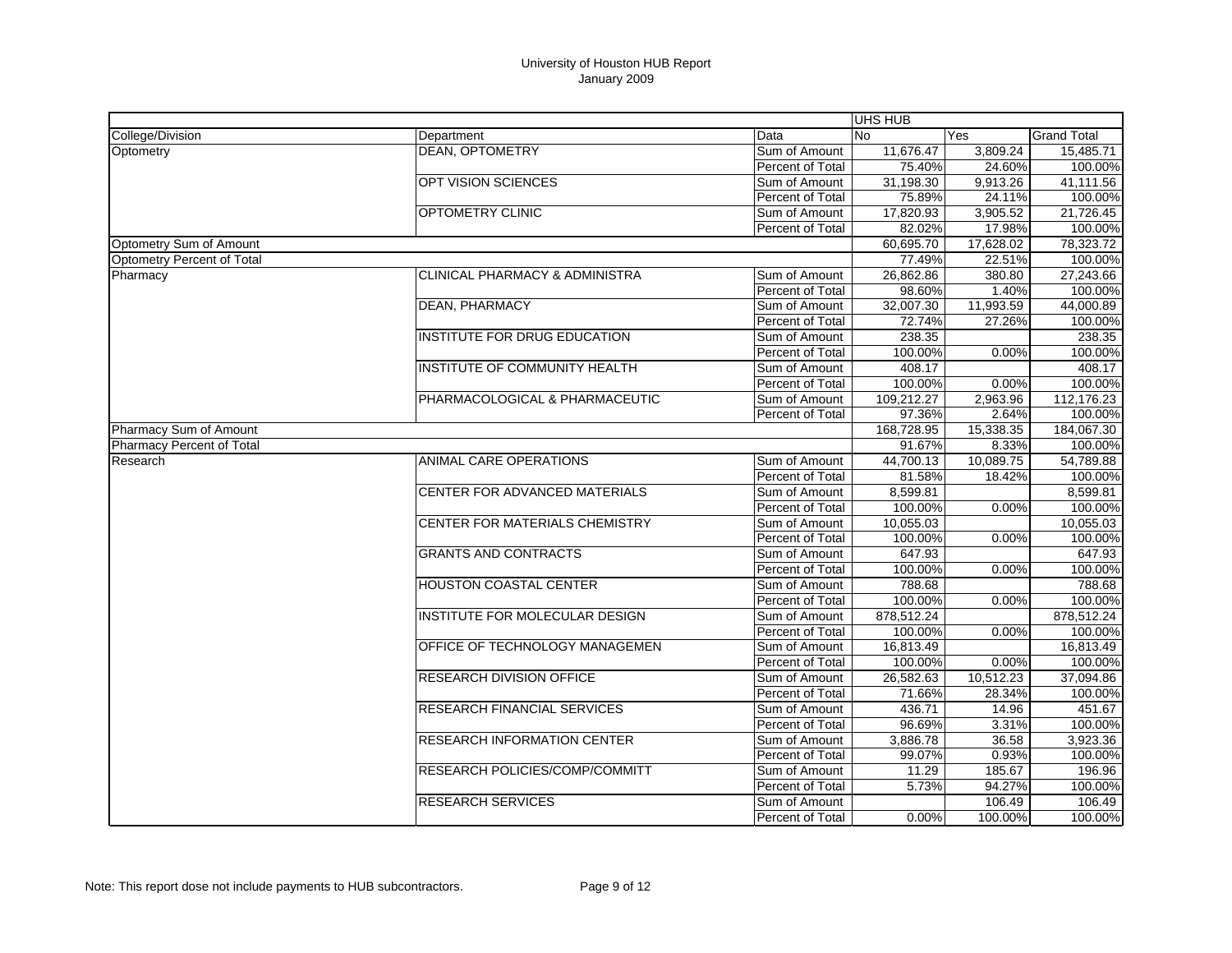|                                  |                                       |                         | UHS HUB      |           |                    |
|----------------------------------|---------------------------------------|-------------------------|--------------|-----------|--------------------|
| College/Division                 | Department                            | Data                    | <b>No</b>    | Yes       | <b>Grand Total</b> |
| Research                         | SPACE VACUUM EPITAXY CENTER           | Sum of Amount           | 483.84       |           | 483.84             |
|                                  |                                       | Percent of Total        | 100.00%      | 0.00%     | 100.00%            |
|                                  | <b>TCSUH</b>                          | Sum of Amount           | 73,300.84    | 3,320.59  | 76,621.43          |
|                                  |                                       | Percent of Total        | 95.67%       | 4.33%     | 100.00%            |
|                                  | <b>TIMES</b>                          | Sum of Amount           | 8,862.92     | 187.99    | 9.050.91           |
|                                  |                                       | <b>Percent of Total</b> | 97.92%       | 2.08%     | 100.00%            |
|                                  | TX LEARNING/COMPUTATIONAL CTR         | Sum of Amount           | 42,815.10    | 7,896.88  | 50,711.98          |
|                                  |                                       | <b>Percent of Total</b> | 84.43%       | 15.57%    | 100.00%            |
| <b>Research Sum of Amount</b>    |                                       |                         | 1,116,497.42 | 32,351.14 | 1,148,848.56       |
| <b>Research Percent of Total</b> |                                       |                         | 97.18%       | 2.82%     | 100.00%            |
| <b>Student Affairs</b>           | <b>CAMPUS ACTIVITIES</b>              | Sum of Amount           | 9,578.15     | 375.53    | 9,953.68           |
|                                  |                                       | Percent of Total        | 96.23%       | 3.77%     | 100.00%            |
|                                  | <b>CAMPUS RECREATION</b>              | Sum of Amount           | 44,285.81    | 1,885.00  | 46,170.81          |
|                                  |                                       | Percent of Total        | 95.92%       | 4.08%     | 100.00%            |
|                                  | <b>CENTER FOR STUDENTS W/DISABILI</b> | Sum of Amount           | 2,291.25     |           | 2,291.25           |
|                                  |                                       | Percent of Total        | 100.00%      | 0.00%     | 100.00%            |
|                                  | CHILD CARE CENTER                     | Sum of Amount           | 7,012.00     | 1,166.75  | 8,178.75           |
|                                  |                                       | Percent of Total        | 85.73%       | 14.27%    | 100.00%            |
|                                  | <b>COUNSELING AND PSYCH SVCS</b>      | Sum of Amount           | 1,004.63     | (43.40)   | 961.23             |
|                                  |                                       | Percent of Total        | 104.52%      | $-4.52%$  | 100.00%            |
|                                  | <b>DEAN OF STUDENTS</b>               | Sum of Amount           | 869.02       |           | 869.02             |
|                                  |                                       | Percent of Total        | 100.00%      | 0.00%     | 100.00%            |
|                                  | INT'L STUDENT & SCHOLAR SERVIC        | Sum of Amount           | 888.37       |           | 888.37             |
|                                  |                                       | Percent of Total        | 100.00%      | 0.00%     | 100.00%            |
|                                  | <b>LEARNING AND ASSESSMENT SVCS</b>   | Sum of Amount           | 1,050.00     | 412.35    | 1,462.35           |
|                                  |                                       | Percent of Total        | 71.80%       | 28.20%    | 100.00%            |
|                                  | <b>LEARNING SUPPORT SERVICES</b>      | Sum of Amount           | 1,270.51     | 648.63    | 1,919.14           |
|                                  |                                       | Percent of Total        | 66.20%       | 33.80%    | 100.00%            |
|                                  | <b>RESIDENTIAL LIFE &amp; HOUSING</b> | Sum of Amount           | 150,932.49   | 9,292.60  | 160,225.09         |
|                                  |                                       | Percent of Total        | 94.20%       | 5.80%     | 100.00%            |
|                                  | <b>STUDENT AFFAIRS</b>                | Sum of Amount           | 14,215.26    | 5,795.80  | 20,011.06          |
|                                  |                                       | Percent of Total        | 71.04%       | 28.96%    | 100.00%            |
|                                  | STUDENT HEALTH CENTER                 | Sum of Amount           | 15,265.18    | 4,282.76  | 19,547.94          |
|                                  |                                       | Percent of Total        | 78.09%       | 21.91%    | 100.00%            |
|                                  | STUDENT PUBLICATIONS                  | Sum of Amount           | 25,126.24    | 86.26     | 25,212.50          |
|                                  |                                       | Percent of Total        | 99.66%       | 0.34%     | 100.00%            |
|                                  | UNIVERSITY CAREER SERVICES            | Sum of Amount           | 2,631.84     | 152.00    | 2,783.84           |
|                                  |                                       | Percent of Total        | 94.54%       | 5.46%     | 100.00%            |
|                                  | <b>UNIVERSITY CENTER</b>              | Sum of Amount           | 55,652.56    | 4,825.77  | 60,478.33          |
|                                  |                                       | <b>Percent of Total</b> | 92.02%       | 7.98%     | 100.00%            |
|                                  | UNIVERSITY TESTING SERVICES           | Sum of Amount           | 400.59       | 1,422.89  | 1,823.48           |
|                                  |                                       | Percent of Total        | 21.97%       | 78.03%    | 100.00%            |
|                                  | URBAN EXPERIENCE VPSA                 | Sum of Amount           |              | 633.93    | 633.93             |
|                                  |                                       | <b>Percent of Total</b> | 0.00%        | 100.00%   | 100.00%            |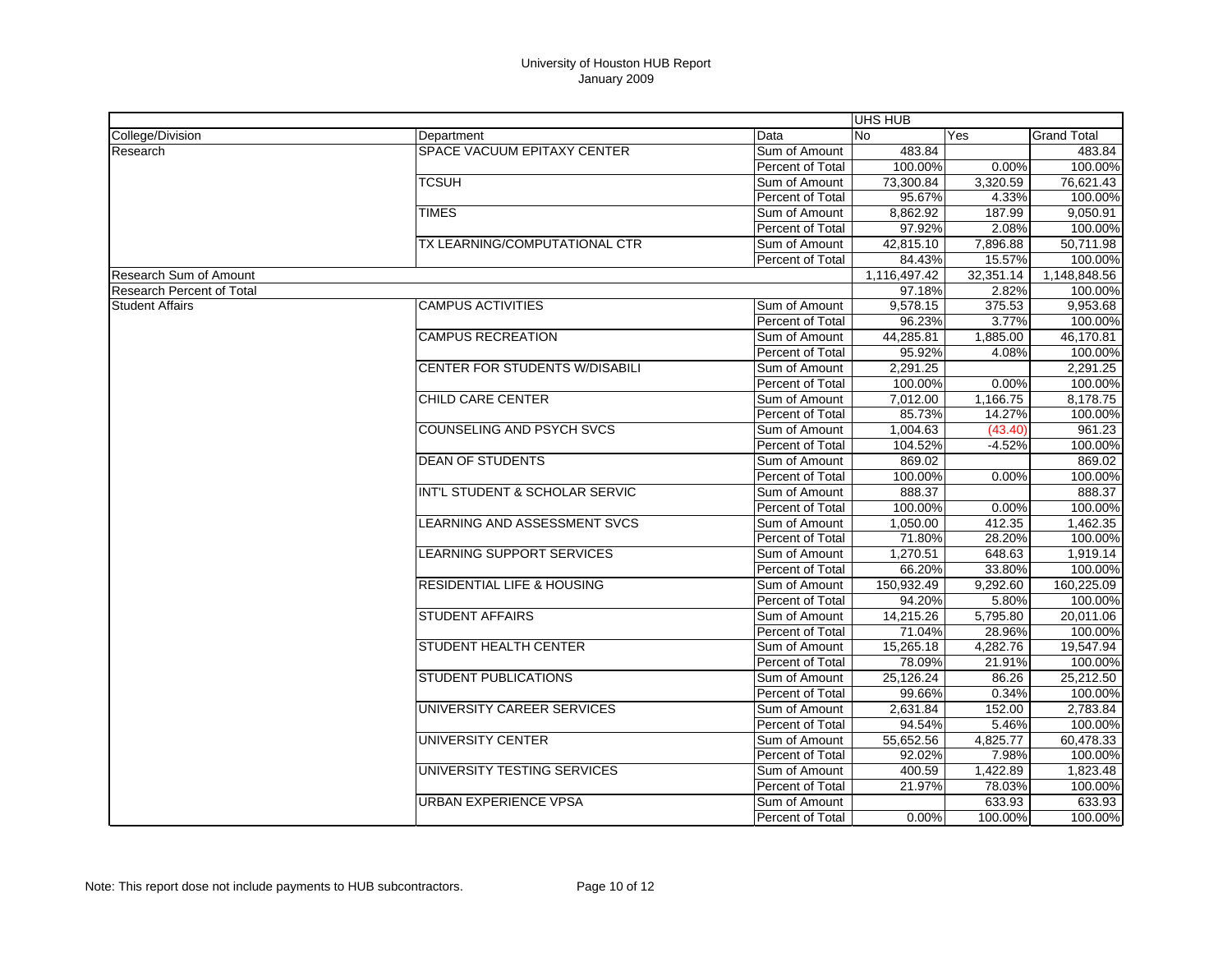|                                    |                                         |                         | UHS HUB    |           |                    |
|------------------------------------|-----------------------------------------|-------------------------|------------|-----------|--------------------|
| College/Division                   | Department                              | Data                    | <b>No</b>  | Yes       | <b>Grand Total</b> |
| <b>Student Affairs</b>             | <b>VETERAN SERVICES</b>                 | Sum of Amount           | 80.13      |           | 80.13              |
|                                    |                                         | <b>Percent of Total</b> | 100.00%    | 0.00%     | 100.00%            |
| Student Affairs Sum of Amount      |                                         |                         | 332,554.03 | 30,936.87 | 363,490.90         |
| Student Affairs Percent of Total   |                                         |                         | 91.49%     | 8.51%     | 100.00%            |
| Technology                         | CENTER FOR APPLIED TECHNOLOGY           | Sum of Amount           | 9,991.74   |           | 9,991.74           |
|                                    |                                         | Percent of Total        | 100.00%    | 0.00%     | 100.00%            |
|                                    | CENTER FOR FUTURE OF HEALTH             | Sum of Amount           | 1,200.00   |           | 1,200.00           |
|                                    |                                         | Percent of Total        | 100.00%    | 0.00%     | 100.00%            |
|                                    | CENTER FOR LIFE SCIENCES TECH           | Sum of Amount           | 589.50     |           | 589.50             |
|                                    |                                         | Percent of Total        | 100.00%    | 0.00%     | 100.00%            |
|                                    | <b>DEAN, TECHNOLOGY</b>                 | Sum of Amount           | 33,240.01  | 13,172.43 | 46,412.44          |
|                                    |                                         | Percent of Total        | 71.62%     | 28.38%    | 100.00%            |
|                                    | <b>ENGINEERING TECHNOLOGY</b>           | Sum of Amount           | 1.213.39   | 18.080.33 | 19,293.72          |
|                                    |                                         | Percent of Total        | 6.29%      | 93.71%    | 100.00%            |
|                                    | HUMAN DEVELOP AND CONSUMER SCI          | Sum of Amount           | 1,198.85   | 3,181.29  | 4,380.14           |
|                                    |                                         | Percent of Total        | 27.37%     | 72.63%    | 100.00%            |
|                                    | <b>INFORMATION &amp; LOGISTICS TECH</b> | Sum of Amount           | 16,540.24  | 33,245.07 | 49,785.31          |
|                                    |                                         | Percent of Total        | 33.22%     | 66.78%    | 100.00%            |
|                                    | <b>TMAC</b>                             | Sum of Amount           | 4,004.69   |           | 4,004.69           |
|                                    |                                         | Percent of Total        | 100.00%    | 0.00%     | 100.00%            |
| <b>Technology Sum of Amount</b>    |                                         |                         | 67,978.42  | 67,679.12 | 135,657.54         |
| <b>Technology Percent of Total</b> |                                         |                         | 50.11%     | 49.89%    | 100.00%            |
| <b>University Advancement</b>      | ADVANCEMENT INFORMATION SVCS            | Sum of Amount           | 8.35       | 345.43    | 353.78             |
|                                    |                                         | <b>Percent of Total</b> | 2.36%      | 97.64%    | 100.00%            |
|                                    | <b>ANNUAL GIVING</b>                    | Sum of Amount           | 24,923.02  |           | 24,923.02          |
|                                    |                                         | Percent of Total        | 100.00%    | 0.00%     | 100.00%            |
|                                    | <b>DEVELOPMENT</b>                      | Sum of Amount           | 5,513.54   | 2,597.37  | 8,110.91           |
|                                    |                                         | Percent of Total        | 67.98%     | 32.02%    | 100.00%            |
|                                    | <b>DEVELOPMENT RESEARCH</b>             | Sum of Amount           | 9,126.09   |           | 9,126.09           |
|                                    |                                         | Percent of Total        | 100.00%    | 0.00%     | 100.00%            |
|                                    | <b>DONOR &amp; ALUMNI RECORDS</b>       | Sum of Amount           | 748.73     |           | 748.73             |
|                                    |                                         | Percent of Total        | 100.00%    | 0.00%     | 100.00%            |
|                                    | <b>EXTERNAL COMMUNICATIONS</b>          | Sum of Amount           | 139.00     |           | 139.00             |
|                                    |                                         | Percent of Total        | 100.00%    | 0.00%     | 100.00%            |
|                                    | <b>MARKETING</b>                        | Sum of Amount           | 28,363.81  | 3,464.34  | 31,828.15          |
|                                    |                                         | Percent of Total        | 89.12%     | 10.88%    | 100.00%            |
|                                    | OFFICE OF SPECIAL EVENTS                | Sum of Amount           | 65,319.97  | 14,545.10 | 79,865.07          |
|                                    |                                         | Percent of Total        | 81.79%     | 18.21%    | 100.00%            |
|                                    | <b>PLANNED GIVING</b>                   | Sum of Amount           | 2,700.42   | 28.46     | 2,728.88           |
|                                    |                                         | Percent of Total        | 98.96%     | 1.04%     | 100.00%            |
|                                    | UNIVERSITY ADVANCEMENT                  | Sum of Amount           | 46,201.08  | 52.50     | 46,253.58          |
|                                    |                                         | Percent of Total        | 99.89%     | 0.11%     | 100.00%            |
|                                    | UNIVERSITY ADVANCEMENT SUPPORT          | Sum of Amount           | 148.84     |           | 148.84             |
|                                    |                                         | Percent of Total        | 100.00%    | 0.00%     | 100.00%            |